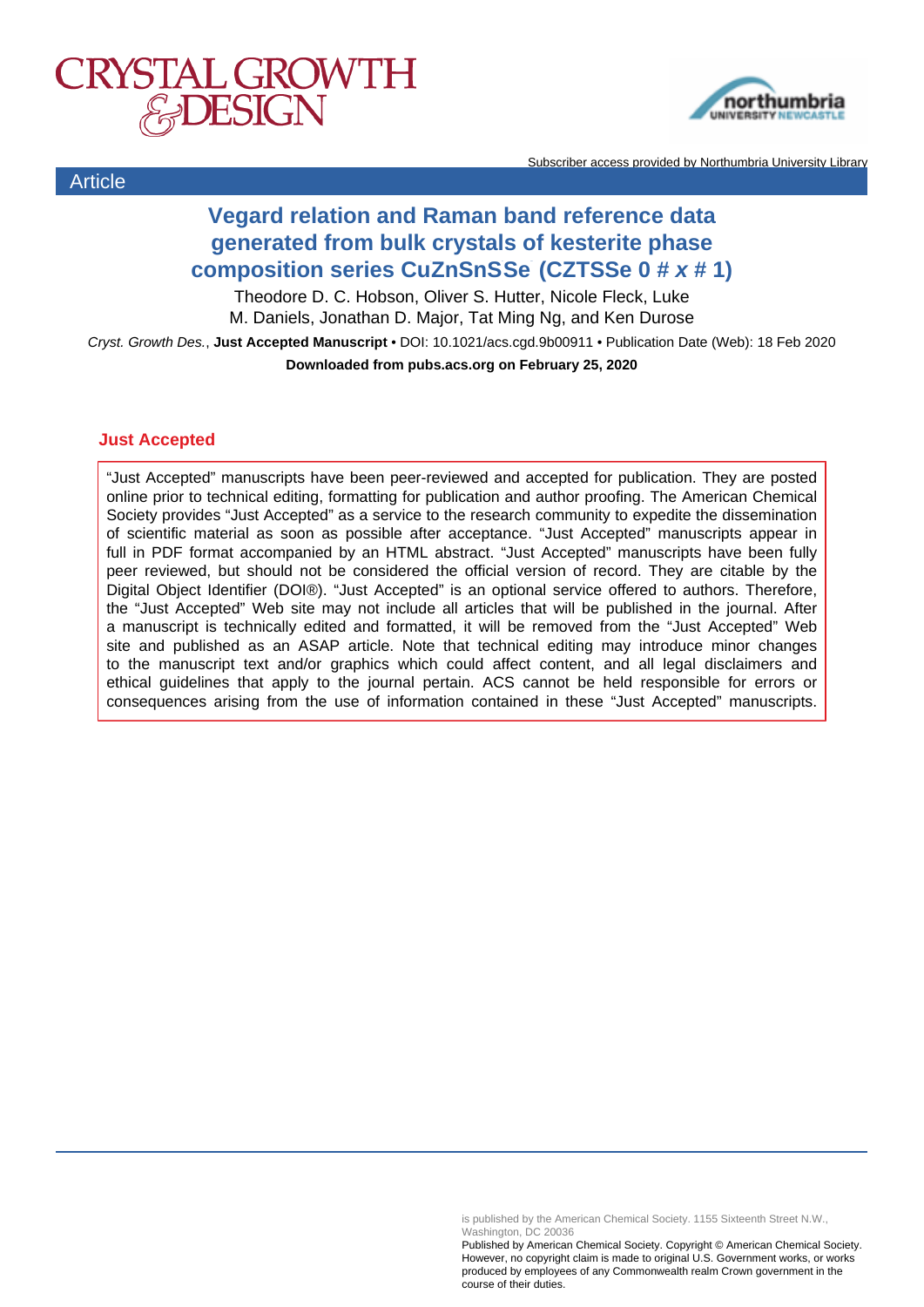Vegard relation and Raman band reference data generated from bulk crystals of kesterite phase composition series Cu2ZnSnS4*x*Se4-4*<sup>x</sup>* (CZTSSe 0 ≤ *x* ≤ 1)

## Authors

Theodore D. C. Hobson<sup>1‡\*</sup>, Oliver S. Hutter<sup>1,4‡</sup>, Nicole Fleck<sup>1</sup>, Luke M. Daniels<sup>2</sup>, Jonathan D. Major<sup>1</sup>, Tat Ming Ng<sup>3</sup> and Ken Durose<sup>1</sup>

1. Stephenson Institute for Renewable Energy / Dept. Physics, University of Liverpool, Peach St, Liverpool, L69 7ZF, UK.

2. Department of Chemistry, University of Liverpool, Crown Street, Liverpool, L69 7ZD, UK. 3. Department of Chemistry/Centre for Sustainable Chemical Technologies, University of Bath, Bath BA2 7AY, UK. Now at: Department of Mathematics, Physics and Electrical Engineering, 4. Northumbria University at Newcastle, Ellison Place, Newcastle Upon Tyne, NE1 8ST, UK. \*Corresponding author.

## Author Contributions

The manuscript was written with contributions from all authors. All authors have given approval to the final version of the manuscript. ‡These authors contributed equally.

## Orcid IDs

Theodore D. C. Hobson <https://orcid.org/0000-0002-0013-360X> Oliver S. Hutter<https://orcid.org/0000-0002-8838-8956> Nicole Fleck <https://orcid.org/0000-0001-7800-056X> Luke M. Daniels<https://orcid.org/0000-0002-7077-6125> Jonathan D. Major <https://orcid.org/0000-0002-5554-1985> Tat Ming Ng <https://orcid.org/0000-0002-7634-2635> Ken Durose <https://orcid.org/0000-0003-1183-3211>

## ABSTRACT

Solid solutions in the series Cu<sub>2</sub>ZnSnS<sub>4x</sub>Se<sub>4-4x</sub> (CZTSSe) are of interest for PV applications. The purpose of this work was to grow bulk crystalline samples over the whole composition range to allow the Vegard relation (lattice parameter variation with composition) and the systematic behaviour of Raman bands to be defined so as to generate reference data. Samples with 0 ≤ *x* ≤ 1 were synthesised from the elements and grown into crystalline form from solution in either KCl/NaCl eutectic or elemental Sn. Details of the crystal growth outcomes, including the use of a quartz seed plate to make thick film samples, are described. Ordered kesterite type material was formed upon crystallisation and x-ray diffraction demonstrated linear Vegard relationships, with the lattice parameters varying with composition as,  $a(\text{\AA}) = -0.268(3)x + 5.6949(17)$  and  $c(\text{\AA}) = -0.516(6)x +$ 11.345(3). Raman spectroscopy yielded two dominant peaks, these being kesterite A modes associated with the Se and S modes in CZTSe and CZTS. These varied in wavenumber linearly as  $\omega_{CZTS}$  (cm<sup>-1</sup>) = (44.6 ± 1.6)*x* + (194.6 ± 0.8) and  $\omega_{CZTS}$  (cm<sup>-1</sup>) = (7.1 ± 1.3)*x* + (329.0 ± 0.8). Crystallisation was also shown to promote ordering.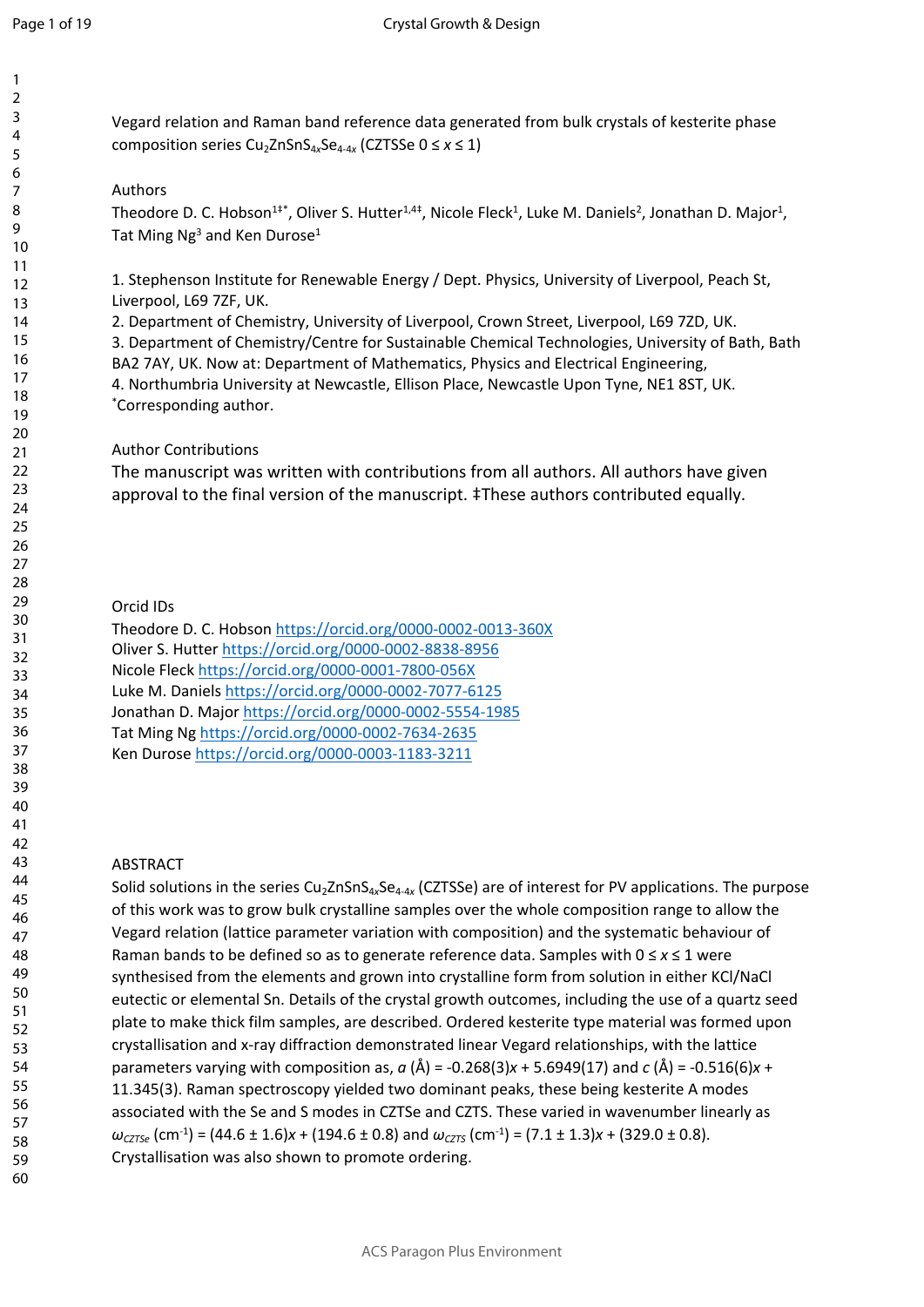The variation of lattice parameters with composition exhibited significant differences to those in previous studies. Also while the S Raman modes behaviour differed from previous reports, the Se modes were similar. These differences are discussed.

#### INTRODUCTION

The kesterite family of semiconductors is the subject of intense research into making thin film photovoltaics. Both Cu<sub>2</sub>ZnSnS<sub>4</sub> (CZTS)<sup>1</sup> and Cu<sub>2</sub>ZnSnSe<sub>4</sub> (CZTSe)<sup>2</sup> have been used to make photovoltaic devices, but those having the highest efficiency are made from the solid solution of the two - namely Cu<sub>2</sub>ZnSnS<sub>4x</sub>Se<sub>4-4x</sub> (CZTSSe), where x is the fraction of S. Presently the performance record (12.6%) is held by thin film devices grown using CZTSSe having  $x = 0.2<sup>3</sup>$ .

Thin films of CZTSSe are formed using a variety of methods, but for all of them there is generally some uncertainty as to whether the target composition has been achieved. For example, one method is to first form multilayers of the metals copper, zinc and tin, and then to chalcogenize them by heating in the presence of either sulfur or selenium vapour. Volatile compounds have the opportunity to escape during this process, and this can cause compositional change. Some processes use sulfurization followed by selenization, and the resulting composition depends on the extent of ion exchange. As a result, post-growth analysis of some kind is often used in order to verify the actual composition of the material formed.

These CZTSSe kesterites are unusual in that the x-ray diffraction (XRD) lattice parameters are not unique and are shared by the related binary compounds. In the case of CZTS, the (100) interplanar spacings are shared by both CZTS and ZnS. Moreover, the x-ray atomic scattering factors of Cu and Zn are very similar – and hence *both* discrimination between CZTS and its secondary phases, and the identification of ordering phenomena in CZTS are difficult, if not impossible by XRD alone<sup>4</sup>. For that reason, XRD studies of CZTSSe are usually combined with Raman studies that are more sensitive to secondary phases and ordering: The level of order in the material, i.e. whether the kesterite or disordered kesterite phase dominates, may be identified from the Raman signature. Additionally, if disorder is present then the full width at half maximum (FWHM) of the Raman bands is increased, allowing the level of disorder to be assessed further<sup>5,6</sup>.

It is the purpose of this paper to generate high quality reference data for both XRD and Raman spectroscopy for a set of samples spanning the whole composition range Cu<sub>2</sub>ZnSnS<sub>4x</sub>Se<sub>4-4x</sub> (0 ≤ *x* ≤ 1 with intervals of 0.1). To generate the reference data and to avoid the compositional ambiguities of thin films we used bulk CZTSSe both in the form of as-synthesised feedstock material, and in the form of crystallised samples grown from solution in molten salt KCl/NaCl mixtures. The elemental composition of the crystallised samples was accurately determined with both energy-dispersive xray spectroscopy (EDX) and inductively-coupled plasma optical emission spectroscopy (ICP-OES). The resulting Vegard coefficients and composition dependence of the Raman signature will be of widespread fundamental use as a reference data set: it will allow simple measurements from thin films to be back-correlated to the exact composition with high accuracy.

Previous combined XRD and Raman studies of CZTSSe are limited. Nagaoka et al.<sup>7</sup> reported the lattice parameters and Raman spectra for stoichiometric polycrystalline CZTSSe solid solutions with *x* = 0, 0.2, 0,5, 0.8 and 1, identifying a linear Vegard relationship of *a* (Å) = -0.26*x* + 5.71 and *c* (Å) = - 0.53x + 11.45. In a follow-on paper, the same group<sup>8</sup> reported XRD and Raman data for stoichiometric CZTSSe single crystals having sulfur fractions: *x* = 0, 0.2, 0.5, 0.8 and 1, but only reported the lattice parameters for the end members ( $x = 0$  and  $x = 1$ ). The Raman peak positions were not plotted as a function of composition in either paper so a quantitative trend was not reported. Grossberg *et al.*<sup>9</sup> reported Raman spectra for x = 0, 0.26, 0.55 and 0.75, identifying linear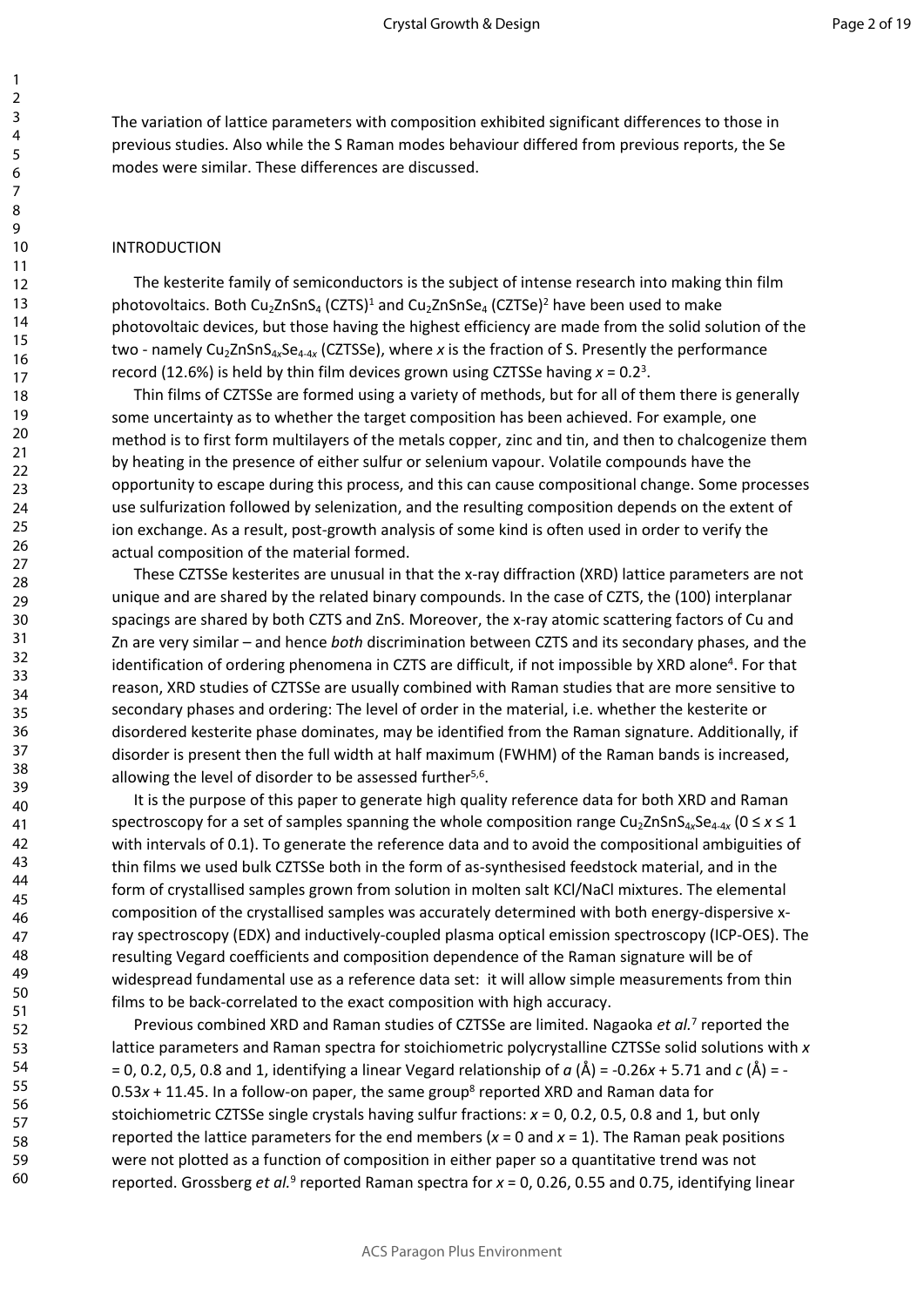trends in the evolution of Raman spectra, but did not carry out XRD on the same samples. He *et al.*<sup>10</sup> carried out XRD and Raman on a series of CZTSSe solid solutions produced from metal sulfide/selenide precursors by solid-state sintering, producing a Vegard relationship *a* (Å) = -0.28*x* + 5.68 and *c* (Å) = -0.55*x* + 11.38. He's Raman data behaved linearly in *x*: Adachi *et al.*<sup>11</sup> reviewed the physical data on of CZTSSe and compared the Raman data of both Grossberg *et al.*<sup>9</sup> and He *et al.*<sup>10</sup>: the combined data set gave expressions for the trends in Raman modes of  $\omega_{\text{CZT}\text{S}e}$  (cm<sup>-1</sup>) = 46.8*x* + 194.9 and  $\omega_{\text{CZTS}}$  (cm<sup>-1</sup>) = 12.2*x* + 324.5. The form of the data was described very well by a two-mode phonon model<sup>11</sup>.

Overall, there is a need for a single full, combined XRD and Raman study spanning the full composition range Cu<sub>2</sub>ZnSnS<sub>4x</sub>Se<sub>4-4x</sub> (0 ≤ x ≤ 1), having a higher density of data points – and therefore greater accuracy - than has been previously reported.

Given that CZTSSe solidifies in a peritectic reaction with ZnS, growth of CZTSSe crystals from the melt is challenging<sup>8</sup>. Here, we prepared stoichiometric CZTSSe large-grained crystalline solids from solution in molten salts. In earlier work using salts, Grossberg *et al.* produced large-grained CZTSSe solid solutions from molten KI salt for a characterisation series<sup>9</sup>, and the formation of CZTS crystallites from the KCl/NaCl eutectic was reported as a synthetic route by Ionkin *et al.*<sup>12</sup>. Also, the method has been used by Mellikov et al. to make macroscopic 'monograin' crystallites of CZTS<sup>13</sup>. Here we report the use of crystallisation from molten NaCl/KCl to form bulk crystals for the entire composition range Cu<sub>2</sub>ZnSnS<sub>4x</sub>Se<sub>4-4x</sub> (0 ≤ x ≤ 1 in steps of 0.1). This paper also includes some work on crystal growth nucleation onto a separate flat silica seed plate.

Metallographic analysis, XRD and Raman characterisation were carried out on both the assynthesised feedstock and the resulting crystallised samples. We obtained linear Vegard relations and linear two-mode Raman band evolution with composition, thus providing higher accuracy reference data than has been previously available. We also observed an increase in kesterite phase ordering upon crystallisation of the feedstock material from molten salt mixtures.

#### METHODS

**Synthesis of feedstock and crystal growth protocols.** Polycrystalline feedstock of CZTSSe over the whole composition range 0 ≤ *x* ≤ 1 in steps of Δ*x* = 0.1 was synthesised from the elements (Alfa Aesar: Cu - 3N, Zn - 5N, Sn - 3N, S - 3N, Se - 5N purity) in stoichiometric proportions via one-step synthesis in sealed quartz capsules evacuated to 10<sup>-5</sup> mbar and heated in a single-zone furnace.

During synthesis, the sealed tubes were heated to 800°C at 1.5°C/min, to promote sulfurization of the metals without the build-up of dangerous vapour pressures. The capsules were then soaked at 800°C for 24 hrs before cooling to 350°C at 0.5°C/min. The final cooling to room temperature was done in the furnace with the power off. 350°C is above the reported order/disorder transition for CZTS (260°C)<sup>14</sup> and CZTSe (200°C)<sup>15</sup> and so the formation of the partially-disordered kesterite phase was expected.

For the crystallisation processes, quartz tubes were loaded with CZTSSe and the solvent, and evacuated to 10-5 mbar. The solvent was either a NaCl/KCl mixture (0 ≤ *x* ≤ 1), or elemental tin (*x* = 1 only). When NaCl/KCl was used as a solvent, it was in the molar ratio 1 KCl: 1 NaCl, the eutectic composition, melting at 660°C (confirmed by differential scanning calorimetry (DSC), Figure S1). Capsules were charged with CZTSSe and NaCl/KCl in the molar ratio 1:8, 1:16 and 1:32. For these runs, the capsules were held static in a 2-zone furnace and the temperature profile was changed as a function of time to progress the crystal growth as follows: Firstly the furnace was ramped at 5°C/min to 785°C for CZTSe (*x* = 0) and to 875°C for CZTS (*x* = 1). Interpolated peak temperatures were used for intermediate compositions. Secondly, starting with both zones at the peak temperature, the temperature of one zone was reduced by 10°C in order to establish a temperature gradient of 1°C /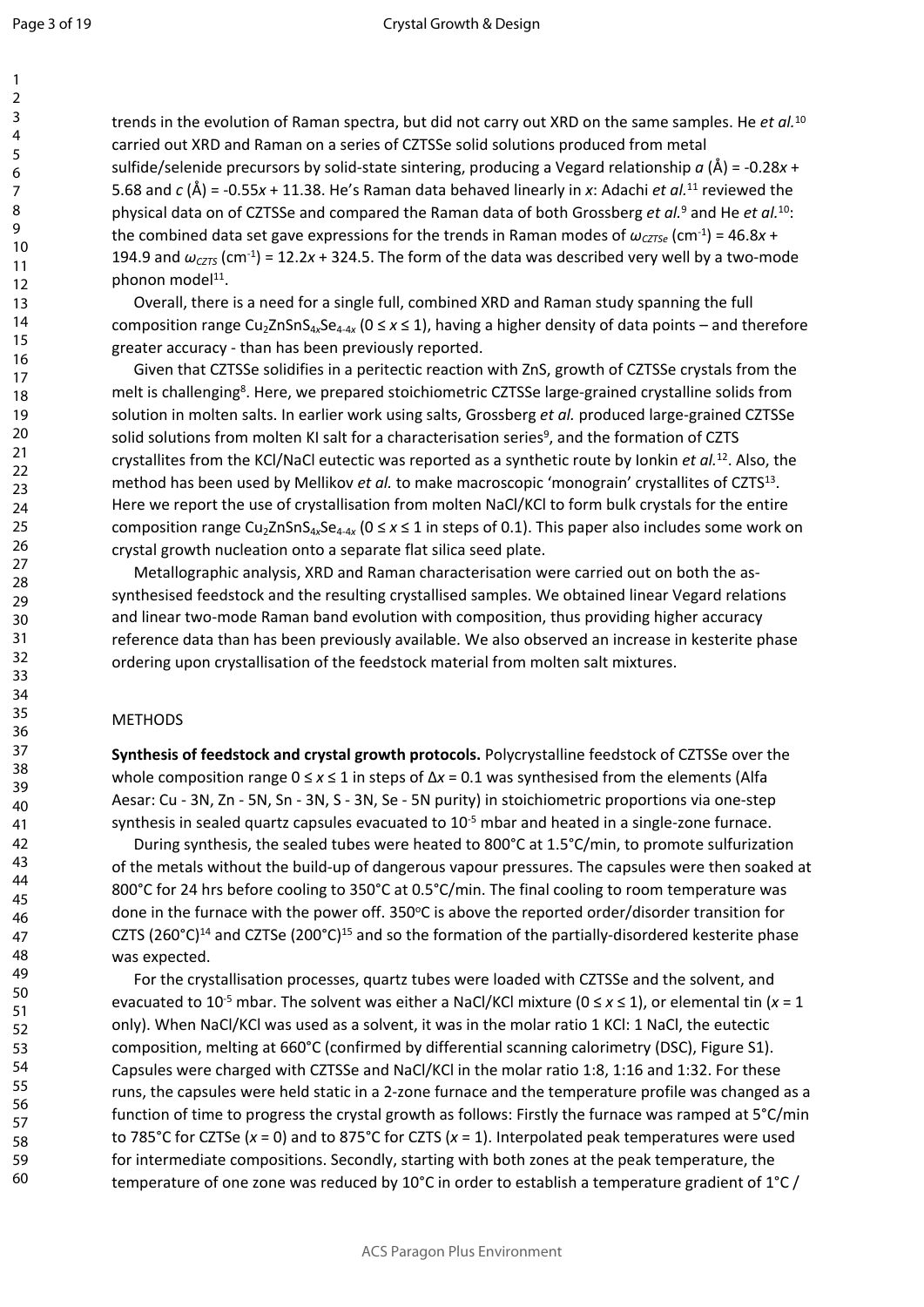cm over the capsule. Thirdly, both zones were then cooled simultaneously lowering the whole temperature profile of the furnace at 0.4°C / hr over a 55°C window. This window was chosen as the solidification temperature of the CZTSSe feedstock in the NaCl/KCl mix was not known, but it was assumed to lie somewhere between the melting point of the pure material (established by DSC, see results) and a point 55°C below this. For some runs using NaCl/KCl as a solvent, a quartz seed plate  $(1 \times 1 \text{ cm}^2)$  was placed in the capsule so as to nucleate crystal growth.

In addition to the use of NaCl/KCl, for the growth of the pure sulfur compound (*x* = 1), Sn was used as the solvent and was included in the capsule in the ratio 70 mol% CZTS to 30 mol% Sn, as reported in ref.<sup>16</sup>. For these runs, the capsules were drawn through a vertical furnace at a rate of 0.6 mm/hr. The peak temperature in the furnace was 900°C and the temperature gradient was 13°C/cm.

**Characterisation.** Before characterisation, the crystallised solid solutions grown in the NaCl/KCl mix were soaked in deionised water for several hours to remove residual salt. For DSC and powder XRD, samples were finely ground with a pestle and mortar. For powder XRD, vacuum grease was spread in a 15 x 15mm square on a glass slide, and the ground powder was tapped across the square to form a uniform layer. For energy dispersive X-ray spectroscopy (EDX), single-grain XRD and Raman study, samples were embedded in epoxy, mechanically polished with 0.3 μm alumina and then chemically polished with 2vol% Br in MeOH. Samples were prepared for ICP-OES through dissolution of ~10 mg of solid material, stirred at room temperature in a mixture of 1 ml 37 wt% conc. HCl and 2ml 70 wt% conc. HNO<sub>3</sub>, then diluted in DI water to 4 vol% acid conc. ICP-OES was carried out on solutions with an Agilent 5110 ICP-OES spectrometer, with emission intensity linearly calibrated against standards at 5 known levels of concentration for each emission wavelength, for all elements. Samples of DI water and diluted acid were also analysed to determine background levels of the relevant elements in the solutions. We also attempted Rutherford backscattering analysis for the composition determination, but this was not successful due to the known problem of detecting a light element (in this case S) in a matrix of heavier elements.

DSC was carried out using a TA Instruments SDT-Q600 with a heating rate of 5 °C/min using alumina crucibles with lids. Samples were prepared for powder XRD by manual grinding with a pestle and mortar for a period of 1 min for the feedstock and 15 mins for the crystallised samples. XRD was carried out using a Rigaku Smartlab X-ray diffractometer with the 1.540560 Å K $\alpha_1$  and 1.544390 Å K $\alpha_2$  Cu lines used when measuring the powdered feedstock and single crystal grains, while the monochromated 1.540560 Å K $\alpha_1$  Cu line only was utilised when measuring the powdered crystallised series. A step-scan acquisition mode was utilised, with increments of 0.01°. 0.5 mm and 10 mm apertures were used for single grain and powder XRD respectively. Rietveld refinement was carried out with the 'Fullprof' software suite<sup>17</sup>, with a step size of 0.01°. An 8-coefficient polynomial was used to fit the pattern background. The initial structural parameters for the crystal structure are shown in Table 1, based on the structure reported in $^{18}$ .

| Atom  | Wyckoff | x Position | y Position | z Position | $B_{\text{iso}}(\text{Å}^2)$ | Occupancy  |
|-------|---------|------------|------------|------------|------------------------------|------------|
|       | Site    |            |            |            |                              |            |
| Cu/Zn | 2a      | 0          | 0          | 0          | 0.1                          | 0.125      |
| Cu/Zn | 2c      | 0          | 1/2        | 1/4        | 0.1                          | 0.125      |
| Cu/Zn | 2d      | 0          | 1/2        | 3/4        | 0.1                          | 0.125      |
| Sn    | 2b      | 0          | 0          | 1/2        | 0.1                          | 0.125      |
| Se    | 8g      | 0.755      | 0.757      | 0.8718     | 0.1                          | $0.5(1-x)$ |
| S     | 8g      | 0.755      | 0.757      | 0.8718     | 0.1                          | 0.5x       |
|       |         |            |            |            |                              |            |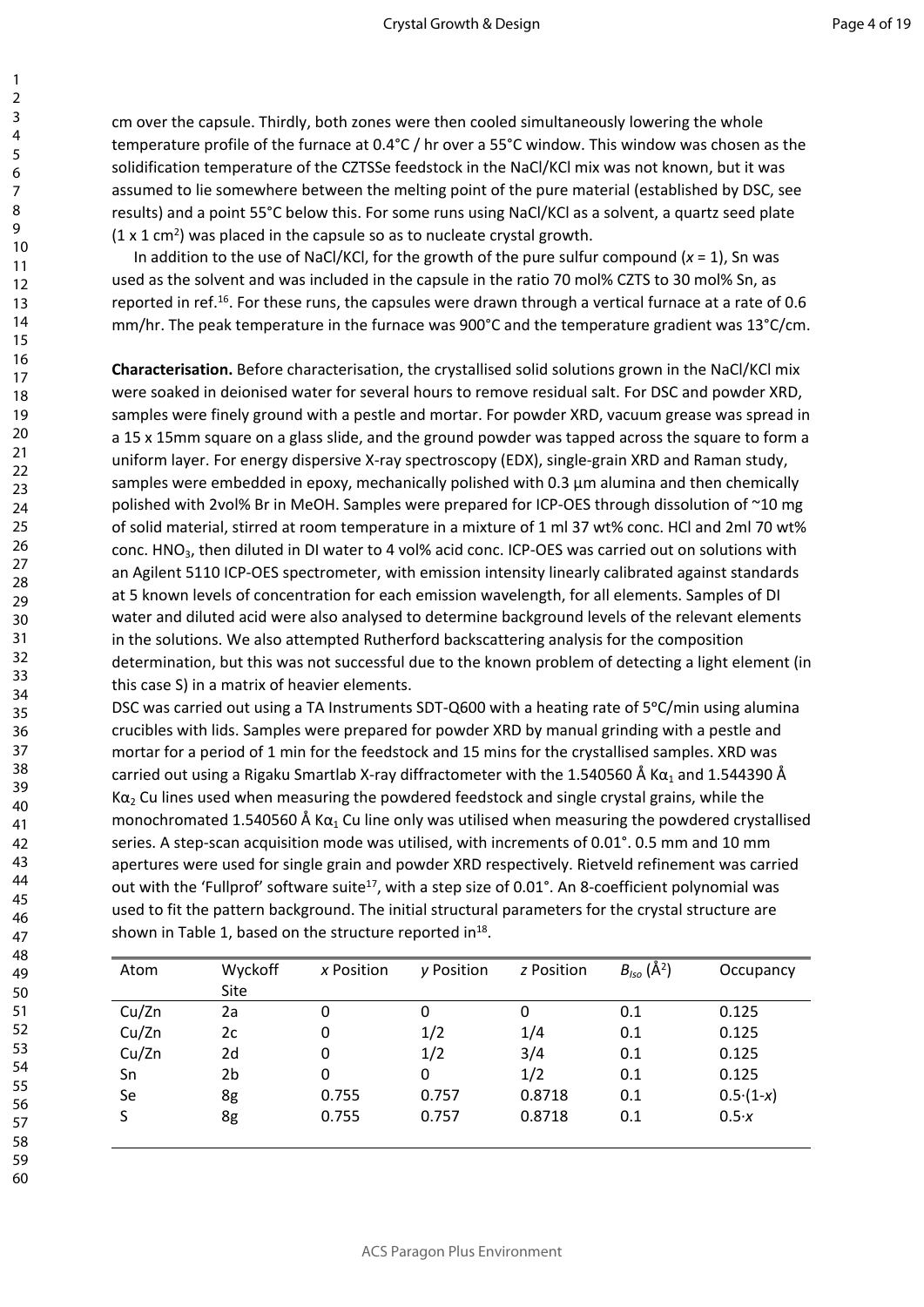| Page 5 of 19 |  |  |  |  |  |
|--------------|--|--|--|--|--|
|--------------|--|--|--|--|--|

| Initial     | $a(\AA) =$       | $-0.262 + 5.6965$    |  |
|-------------|------------------|----------------------|--|
| Lattice     | $C(\tilde{A}) =$ | $-0.0497x + 11.3394$ |  |
| Parameters: |                  |                      |  |

**Table 1.** Initial structural parameters for Rietveld refinement of powder XRD patterns for CZTSSe. The values of *BIso* were not refined independently. Overall occupancy was fixed at 1 with ratios assuming stoichiometric composition and lattice parameter values were interpolated based on the values reported in Choubrac for CZTSe<sup>19</sup> and Ritscher for CZTS<sup>18</sup>. For the case of occupancy and lattice parameters, the value *x* refers to the quantity S/(S+Se) rather than *x*-position.

For the refinement, the *I-*4 crystal space group was applied, assuming a kesterite structure and in line with the methodology of Ritscher and Nozakia<sup>18, 20</sup>. S and Se were treated as occupying the same co-ordinates in the unit cell for all of the solid solutions, and the occupancy of the 2a, 2c and 2d Wyckoff sites with either Cu or Zn was treated as equivalent, since for the case of disordered kesterite, Cu or Zn may each occupy this site at random. Cu and Zn also have very similar x-ray scattering factors and atomic radii, meaning that distinguishing between them within CZTSSe using conventional XRD is unfeasible. It is therefore reasonable to treat the occupancies as interchangeable. Further details of the refinement methodology are in the SI. SEM and EDX were carried out with a JEOL JSM-7001F FESEM at 15kV, and the 'XPP' matrix correction was used in calculating the elemental proportions from EDX spectra. Raman spectroscopy was carried out with a Renishaw in-Via Raman microscope at 532 nm excitation wavelength with a beam power of 1 mW, a spot size of 2 μm with a 50x long-working-distance objective and a 1800 lines/mm grating. The maximum power of 1 mW was used to avoid heat-induced degradation, in line with the methodology applied in Valakh *et al.*<sup>28</sup>. Spectra were calibrated using a c-Si reference. The peaks in the Raman spectra were fitted to Lorentzian profiles.

#### RESULTS AND DISCUSSION

#### **Synthesis and Crystal Growth Outcomes.**

a) Synthesis of polycrstalline CZTSSe 'feedstock' from the elements.

Synthesis of polycrystalline CZTSSe feedstock from the elements in sealed tubes was successful for all compositions in the range 0 ≤ *x* ≤ 1, as confirmed by powder XRD and Raman in later subsections. The feedstock took the form of dense, powdery black ingots, and were homogeneous on visual inspection. SEM indicated that the ingots consisted of crystal grains around  $1 \mu m$  in size (an example for *x* = 0.5 is shown in Figure S2). EDX area scans were carried out for several samples across the 0 ≤  $x \le 1$  composition range on 2 - 12 sites per sample. The size of scan areas were around 20 x 20  $\mu$ m<sup>2</sup>. Results were averaged, with the error given by the standard deviation. These results, shown in the SI (Table S1) confirmed that the composition of the feedstock was generally consistent with the compositions expected from weighing.

In order to select temperatures for the crystal growth, the melting points of the feedstock for samples across the composition range were measured. There was a linear relationship between the weighed sulfur fraction *x* and melting point (Figure 1) with the fit being *Tmelt*(°C) = 87.9*x* + 775.6. This allows the interpolation of the melting points of CZTSSe solid solutions of known composition, at a DSC heating rate of 5°C/min.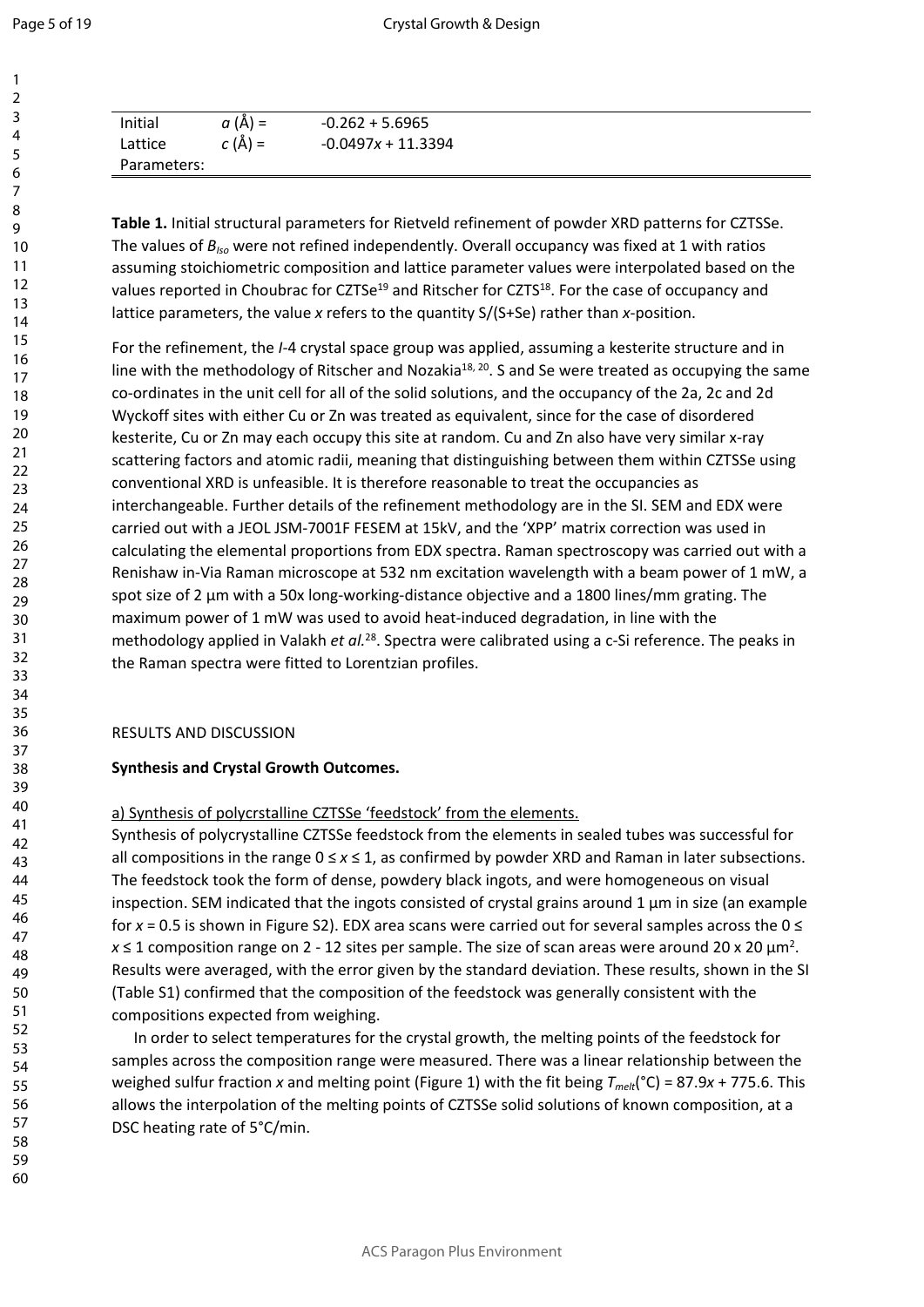

Figure 1. Melting points of Cu<sub>2</sub>ZnSnS<sub>4x</sub>Se<sub>4-4x</sub> feedstock as a function of weighed sulfur fraction *x* measured using differential scanning calorimetry at a heating rate of 5°C.

#### b) Growth of large-grained CZTSSe from KCl/NaCl molten salts.

Use of the feedstock above in formation of crystals of CZTSSe from the KCl/NaCl salt mix was successful across the whole composition range 0 ≤ *x* ≤ 1, providing 10 crystal sets for analysis by EDX, XRD and Raman, all of which indicated formation of the compound.

Chemical analysis of the crystals was undertaken using EDX using the same protocols as for the feedstock, with 3 - 11 sites for each composition. However, the results (Table S2) show a greater degree of agreement between the measured and expected (target) compositions for the crystallised material than for the as-synthesised feedstock. The increased match in composition for the crystals is likely due to their being melt-grown, with the melting ensuring greater homogeneity in the material than was achieved through the solid-state synthesis process.

Furthermore, the measurements from ICP-OES are consistent with those of EDX (see Figures. S4 and S5), demonstrating the reliability of the former measurements while also indicating a overall agreement between the weighed ratios and the ratios present in the crystallised material. The main differences are that the ICP-OES indicates a greater Cu proportion than expected (~2 at%), leading to all samples being slightly metals-rich. Given that the matrix-correction step of EDX may give rise to systematic errors, the measured compositions from ICP-OES are used in subsequent quantitative analysis of the crystallised samples, even though there is close agreement between the two methods. For the crystallised end members, the elemental compositions were determined from ICP-OES as:

#### $x = 0$  : Cu<sub>2.214 ± 0.008</sub>Zn<sub>0.935 ± 0.004</sub>Sn<sub>1.019 ± 0.002</sub>Se<sub>4.00 ± 0.03</sub>

 $x = 1$  : Cu<sub>2.207 ± 0.016</sub>Zn<sub>1.045</sub> ± 0.005</sub>Sn<sub>1.002</sub> ± 0.002</sub>S<sub>4.000</sub> ± 0.011

The crystallised material comprised of compact deposits of CZTSSe on the walls of the growth tube around 0.5 mm thick, with a hard and smooth black surface and having compact crystal grains around 100 μm in size (a representative micrograph of *x* = 0.3 is shown in Figure S3a). The size of the crystal grains in these compact deposits did not vary significantly with *x* (a graph is shown in Figure S3b). In addition to nucleation on the walls, nucleation was observed within the melt, producing free CZTSSe monograins up to 700 μm in size (Figure S3c), distributed through the solvent volume upon cooling. Features resembling twin defects were observed in these monograins, indicated by straight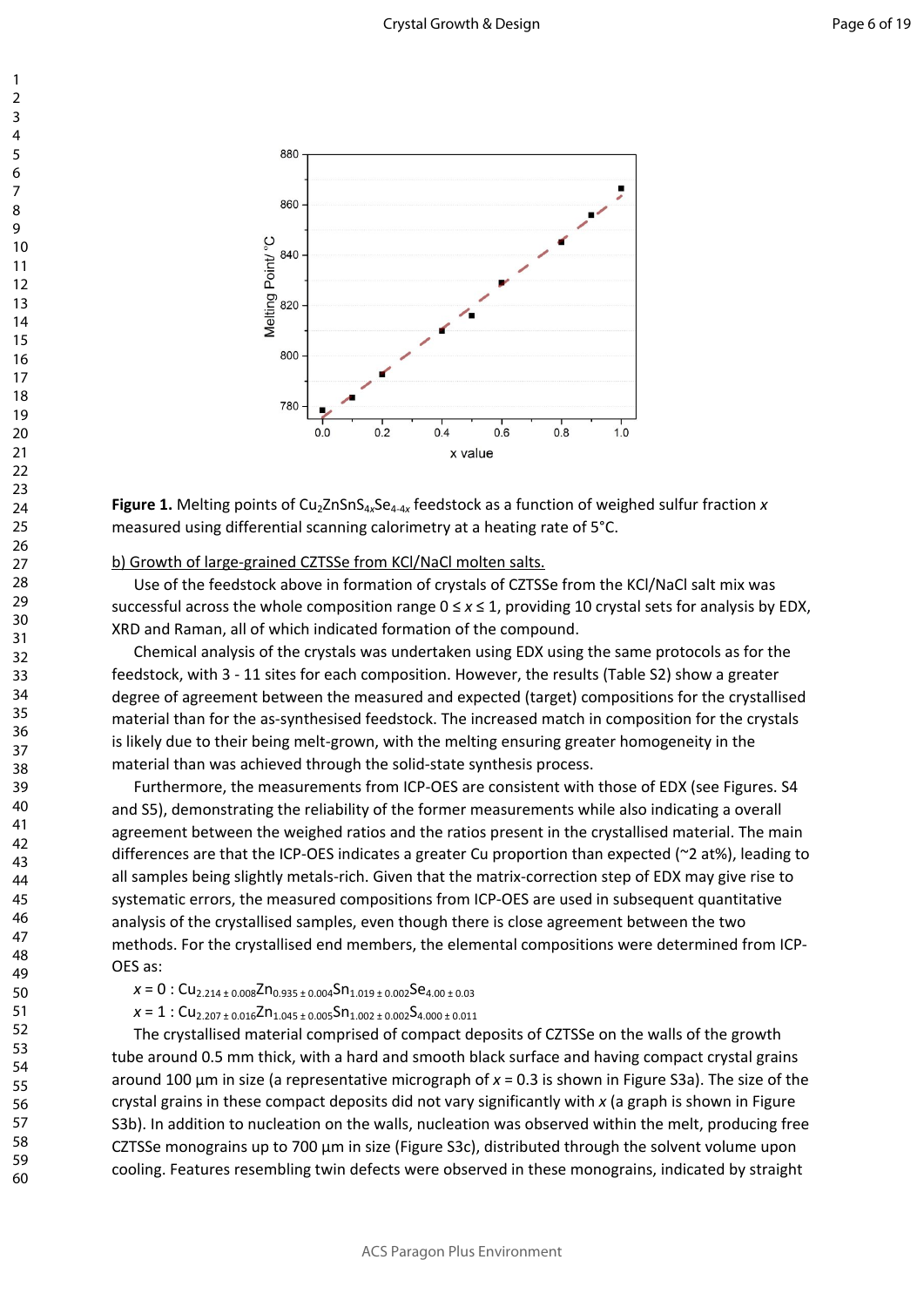boundaries within the grains (see Figure S3c). Both the grains forming the compact deposit on the walls and the free grains nucleated in the solvent volume were significantly larger than the grains in the feedstock (Figure S2). XRD of polished monograin samples (Figure 3a,) produced single peaks indicating that they were indeed single crystal in nature. These large grains allow individual grains to be characterised using Raman microscope spectroscopy, with spot sizes on the order of  $\mu$ m. Raman spectroscopy has been carried out on single crystals of CZTSSe before, in the work of Nagaoka *et al.*<sup>8</sup> . Grossberg et al.<sup>9</sup> also succeeded in producing monograins larger than the laser spot size of a Raman system, allowing them to probe individual crystals. However, Nagaoka only reported lattice parameters for the end members, and Grossberg did not carry out XRD on their sample set. Therefore, to our knowledge, this work is the first to report single-crystal Raman combined with a report of lattice parameters across the same sample set.

### c) Growth of thick film polycrystalline CZTSSe using quartz seed plates.

The growth of the compact deposits on the walls of the tube during crystallisation from KCl/NaCl indicated that nucleation could be encouraged by a quartz surface. As a result of this observation we placed a 1x1 cm<sup>2</sup> silica plate in the growth tube for some crystallisation runs in order to act as a seed plate. This resulted in thick-film deposits of CZTSSe about 0.5 mm thick and having the same black, smooth appearance as the deposits formed on the walls, but they were flat and  $1 \times 1$  cm<sup>2</sup> in size making them more practical to handle. Polishing revealed crystal grains of around 100 μm in size, the same scale as for the compact deposits on the walls (see Figure S3d). This method could be developed further for the crystallisation of CZTSSe if crystals with a more useable shape are required than are formed on the walls of curved growth tubes.

### d) Growth of CZTS from Sn.

The Sn-solvent growth of CZTS (*x* = 1) in the vertical furnace resulted in a multi-grained crystal 15 mm long. It contained 10 mm long columnar grains, oriented along the growth axis and 2 mm wide (see Figure 2b). XRD of individual grains produced single peaks confirming that the grains visible on the polished boules were indeed crystalline (see Figure 2a).

Both the feedstock and the crystallised solid solutions were judged suitable for further characterisation by XRD and Raman as reported below.



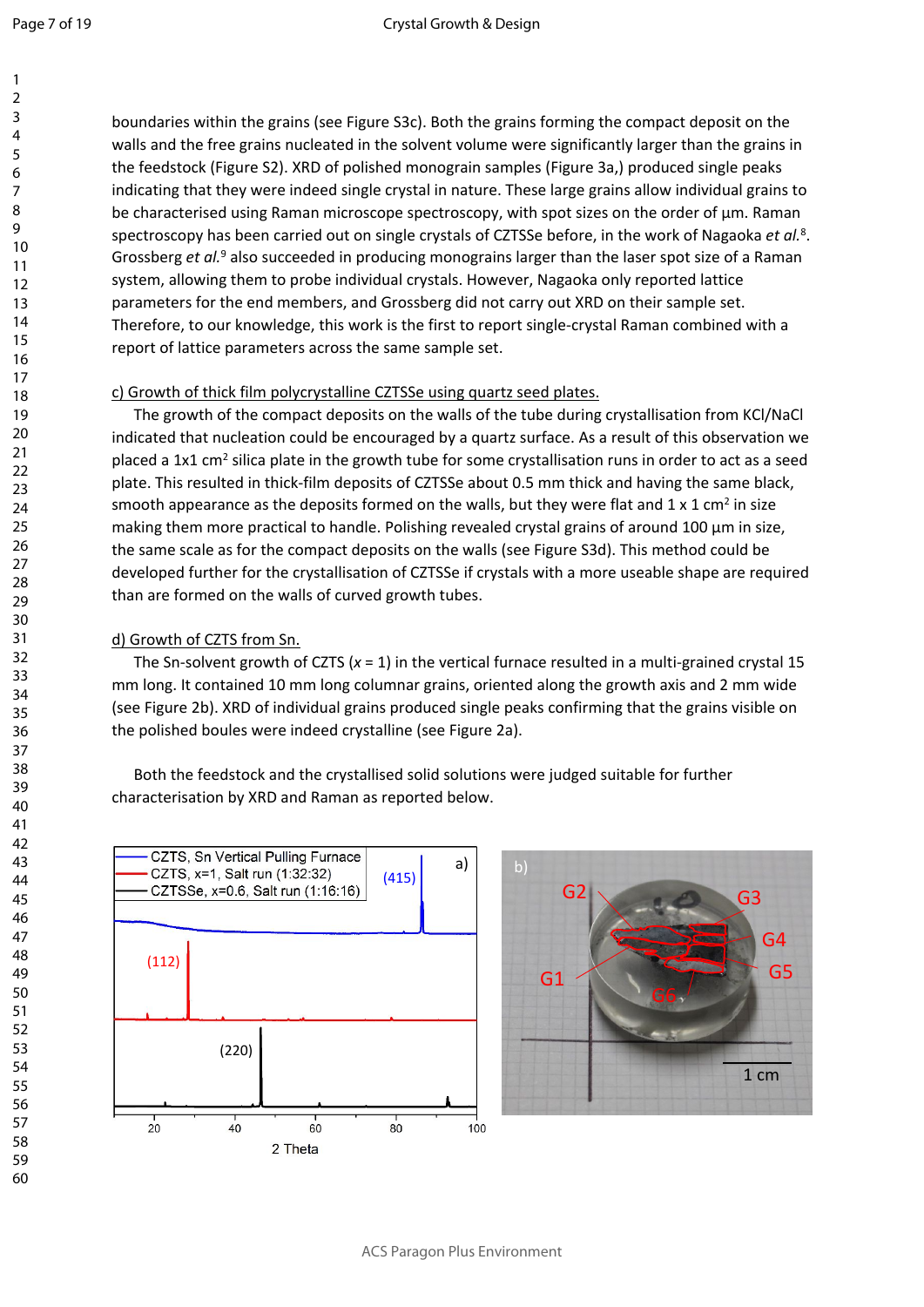**Figure 2.** (a) XRD patterns for (bottom) crystallised Cu<sub>2</sub>ZnSnS<sub>4x</sub>Se<sub>4-4x</sub> solid solution (*x* = 0.6) grown in NaCl/KCl mix with ratio CZTSSe:NaCl:KCl of 1:16:16; (middle) crystalline CZTS (*x* = 1) grown in NaCl/KCl mix with ratio CZTSSe:NaCl:KCl of 1:32:32; (top) crystalline CZTS (*x* = 1) grown from Sn solution in vertical pulling furnace in ratio 70mol% CZTS to 30mol% Sn and (b) the sample for the latter showing the grain boundary positions.

**XRD Investigation.** The powder XRD θ – 2θ scans for the CZTSSe feedstock are shown in Figures 3 a and b. These offer further evidence for the successful synthesis of CZTSSe through the presence of sharp, strong peaks consistent with the (112), (220) and (332) diffraction peaks for the series end members: at 27.14°, 45.05° and 53.33° for CZTSe (*x* = 0), and at 28.46°, 47.36° and 56.15° for CZTS (*x* = 1). As mentioned before, ZnS and ZnSe may also produce these peaks<sup>4</sup>, but the Raman results discussed in the next subsection indicate very few secondary phases. Furthermore, the XRD scans indicate a smooth, linear shift in the position of the diffraction peaks with weighed sulfur content (*x*), suggesting a similar shift in the lattice parameters, and demonstrating the presence of a solid solution over the whole composition range.

The results for the crystallised CZTSSe solid solutions are similar to those from the feedstock, there being similar peak positions for the end members and a smooth shift of the peaks with *x*.

Conventional XRD is not directly sensitive to ordering in CZTSSe, although the work of Choubrac<sup>22</sup> suggests that small shifts in cell volume may result from relative order/disorder, due to changes in the *c* parameter.

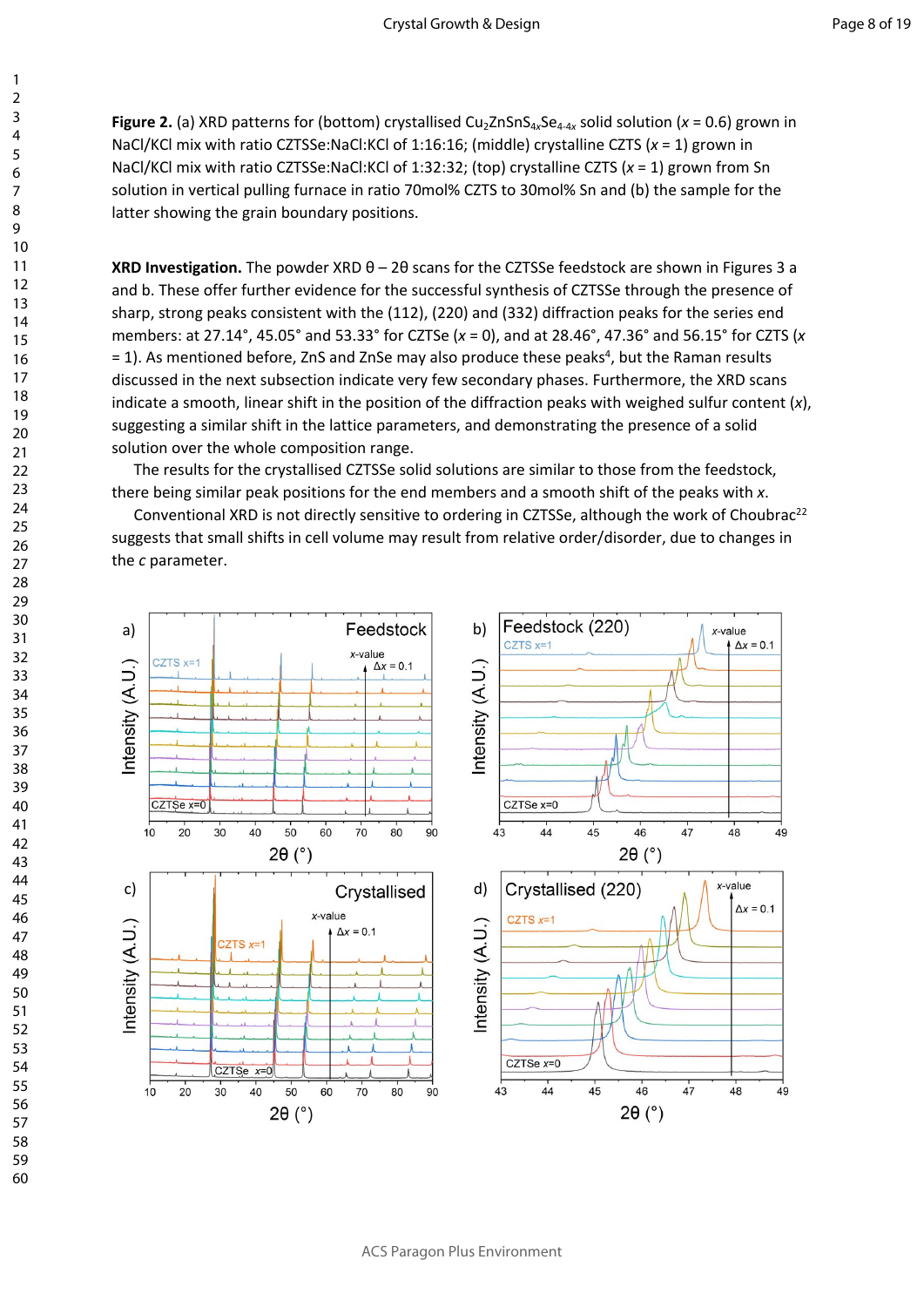**Figure 3.** Powder XRD patterns: (a) Cu<sub>2</sub>ZnSnS<sub>4x</sub>Se<sub>4-4x</sub> feedstock where  $0 \le x \le 1$  in increments of  $x =$ 0.1 based on weighed S-Se proportion. (112), (220) and (332) peaks are the 3 most prominent. There is a clear, linear shift in all major peaks towards higher angles with increased sulfur content, as made clear in the shift of the 220 peak (b). (c) Crystallised CZTSSe solid solutions grown in NaCl/KCl mix, where 0 ≤ *x* ≤ 1 in 0.1 increments of *x*. (112), (220) and (332) peaks are the 3 most prominent. There is a clear linear shift in all major peaks towards higher angles with increased sulfur content, as exemplified by the shift of the 220 peak (d). The XRD was carried out with an un-monochromated K $\alpha_1$  and K $\alpha_2$  source for (a) and (b), yielding peaks as doublets, while a monochromated K $\alpha_1$  source was employed for (c) and (d), yielding singlet peaks.

Rietveld refinement was carried out on the powder XRD patterns for all compositions of both the feedstock and crystallised solid solutions in order to obtain the lattice parameters. To deal with samples over the composition range 0 < *x* < 1, the initial lattice parameters and atomic positions for the refinements were interpolated from literature values for the two end members (see Methods, Table 1). This approach was assumed to be valid due to the observed linear shift in the position of the diffraction peaks with  $x$ . After refinement, the  $\chi^2$  values for the crystallised series patterns varied between 2 and 4 for the whole series, with the relevant fitting parameters fully listed in Table S2. Example refinement plots (with residuals) for the crystallised CZTSSe samples *x* = 0, 0.4, 0.6 and 1 are shown in Figure S6. The resulting refined values for lattice parameters, anion position and *BIso* are listed for all samples in the crystallised series in Table S3.

The lattice parameters for the end members CZTSe  $(x = 0)$  and CZTS  $(x = 1)$  obtained experimentally in this work are compared with literature values in Table 2. There is good agreement with the values in Adachi's review<sup>11</sup>, those being the averages of published data. There is a small difference in unit cell volume between the two sample sets presented in this work, with the values for the CZTS ( $x = 1$ ) feedstock larger than that for the crystallised. Based on Choubrac's work<sup>22</sup> this would suggest greater ordering in the crystallised CZTS samples compared to the feedstock, with the cell volumes for CZTS very similar to those reported by Choubrac (319.80  $\AA^3$  for an ordered sample, 320.10 Å<sup>3</sup> disordered). In contrast, however, Choubrac *et al.* found the change in cell volume to result solely from changes in the *c* parameter, which is not the case in this work. The copper-rich nature of our samples (see previous section) compared to a composition closer to stoichiometry in Choubrac's work<sup>22</sup>, may be a key factor in this different behaviour. The very similar values of cell volume between feedstock and crystallised CZTSe samples in this work offer no such indication of ordering behaviour. The effects of ordering may be characterised more directly via Raman, as in the following section, allowing us to explore this idea further.

It is known that the lattice parameters in CZTSSe are sensitive to cation ratios, with several CZTS compositions having been studied by Lafond<sup>23</sup>. Samples from that work which matched most closely with our samples for lattice parameters are shown in Table 2, along with a comparison of cation ratios.

| <b>Sample Set</b>                   |                       | <b>Composition</b> |                |
|-------------------------------------|-----------------------|--------------------|----------------|
|                                     |                       | CZTSe $(x = 0)$    | CZTS $(x = 1)$ |
| This work: feedstock                | $a/\AA$               | 5.69193(5)         | 5.43296(8)     |
|                                     | $c/\AA$               | 11.34416(15)       | 10.84387(22)   |
|                                     | Cell volume / $\AA^3$ | 367.529(7)         | 320.079(9)     |
| This work: material crystallised in | $a/\text{\AA}$        | 5.69258(3)         | 5.43170(3)     |
| NaCl/KCl mix                        | $c/\text{\AA}$        | 11.34351(8)        | 10.83919(8)    |
|                                     | Cell volume / $\AA^3$ | 367.591(7)         | 319.792(6)     |
|                                     | $Cu/(Zn+Sn)$          | 1.13               | 1.07           |
|                                     | Zn/Sn                 | 0.92               | 1.04           |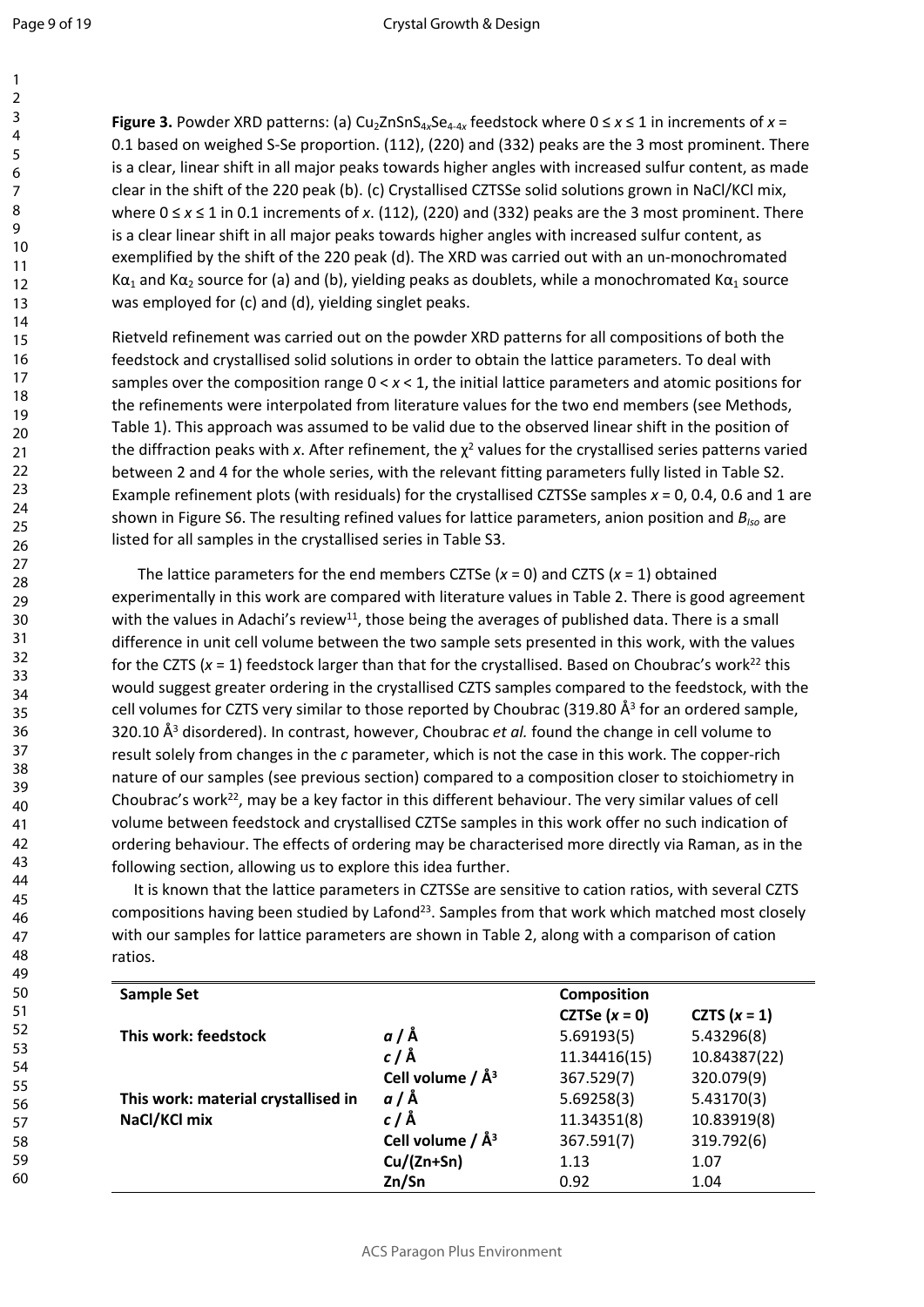| $a/\text{\AA}$        | 5.688  | 5.430   |
|-----------------------|--------|---------|
| $c/\AA$               | 11.341 | 10.845  |
| Cell volume / $\AA^3$ | 366.92 | 319.76  |
| $a/\AA$               |        | 5.43006 |
| $c/\AA$               |        | 10.8222 |
| Cell volume / $\AA^3$ |        | 319.098 |
| $Cu/(Zn+Sn)$          |        | 0.79    |
| Zn/Sn                 |        | 1.19    |
| $a/\AA$               |        | 5.43097 |
| $c/\AA$               |        | 10.8415 |
| Cell volume / $\AA^3$ |        | 319.777 |
| $Cu/(Zn+Sn)$          |        | 0.95    |
| Zn/Sn                 |        | 1.08    |
| $a/\AA$               |        | 5.42936 |
| $c/\AA$               |        | 10.8391 |
| Cell volume / $\AA^3$ |        | 319.53  |
| $Cu/(Zn+Sn)$          |        | 1.14    |
| Zn/Sn                 |        | 0.8     |
|                       |        |         |

**Table 2.** Lattice parameters and cell volumes of the pure sulfide and selenide materials synthesised in this work, compared to the literature values reported in the review by Adachi<sup>11</sup>, these being the average of the experimental values available, and in the study by Lafond on sensitivity of lattice parameters to cation composition<sup>23</sup>. Parameters in the latter study that match most closely to our results are in bold.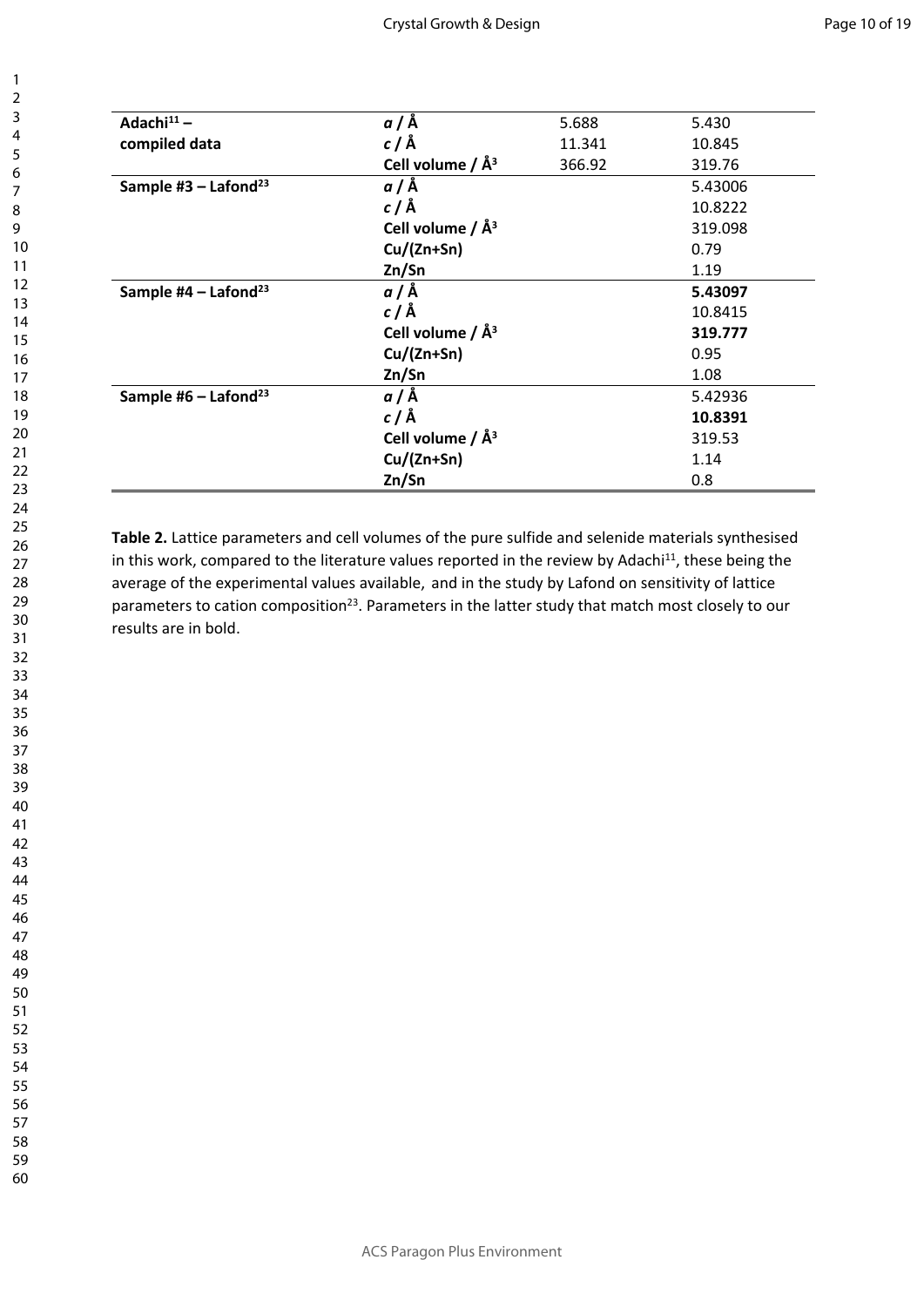

**Figure 4.** Lattice parameters  $a$  and  $c$  for Cu<sub>2</sub>ZnSnS<sub>4x</sub>Se<sub>4-4x</sub> ( $0 \le x \le 1$ ). Data for the as-synthesised feedstock are shown in (a) and (b) respectively, (weighed *x* values) and for the crystallised materials in (c) and (d), with *x* values based on the elemental ratios measured with ICP-OES (see Table S1). The values were extracted from the XRD patterns by Rietveld refinement. Both sets of samples show linear Vegard relationships, indicating that solid-solutions are formed. The equations of the best linear fits are shown on the graphs. The error bars displayed on all plots are 100x larger than the real uncertainties on the lattice parameter values, in order to allow comparison of the uncertainty between data points.

The lattice parameter values at all x-compositions are plotted in Figure 4, for the feedstock a) and b) and crystallised solid solutions c) and d). These all obey linear Vegard relationships. The lines of best fit were, for the feedstock: *a* (Å) = -0.264(7)*x* + 5.691(4) and *c* (Å) = -0.504(6)*x* + 11.343(4), and for the crystallised materials: *a* (Å) = -0.268(3)*x* + 5.6949(17) and *c* (Å) = -0.516(6)*x* + 11.345(3). Nagaoka *et al.* reported the fit as *a* (Å) = -0.26*x* + 5.71 and *c* (Å) = -0.53*x* + 11.45)<sup>7</sup> , while He *et al.*<sup>10</sup> found  $a(\hat{A})$  = -0.28x + 5.68 and  $c(\hat{A})$  = -0.55x + 11.38. The lines for all four fits are shown together for comparison in Figure S7. For our work, the number of significant figures for the fits above is reported so as to be self-consistent with the goodness of the linear fits. (Since the fits were better for the *a* parameter data than for *c* the former are quoted with higher precision).

For the materials made in this study, the lattice parameter data from both the as-synthesised feedstock and the crystallised materials were in close agreement. The samples reported by Nagaoka et al.<sup>7</sup> had lattice parameters that were systematically higher than our values, the differences being approximately +0.02 Å in *a* and +0.1 Å in *c* across the whole composition range. However, the present data and the data of He *et al.*<sup>10</sup> differ for the behaviour of *a* and *c*: The values of *a* from He *et*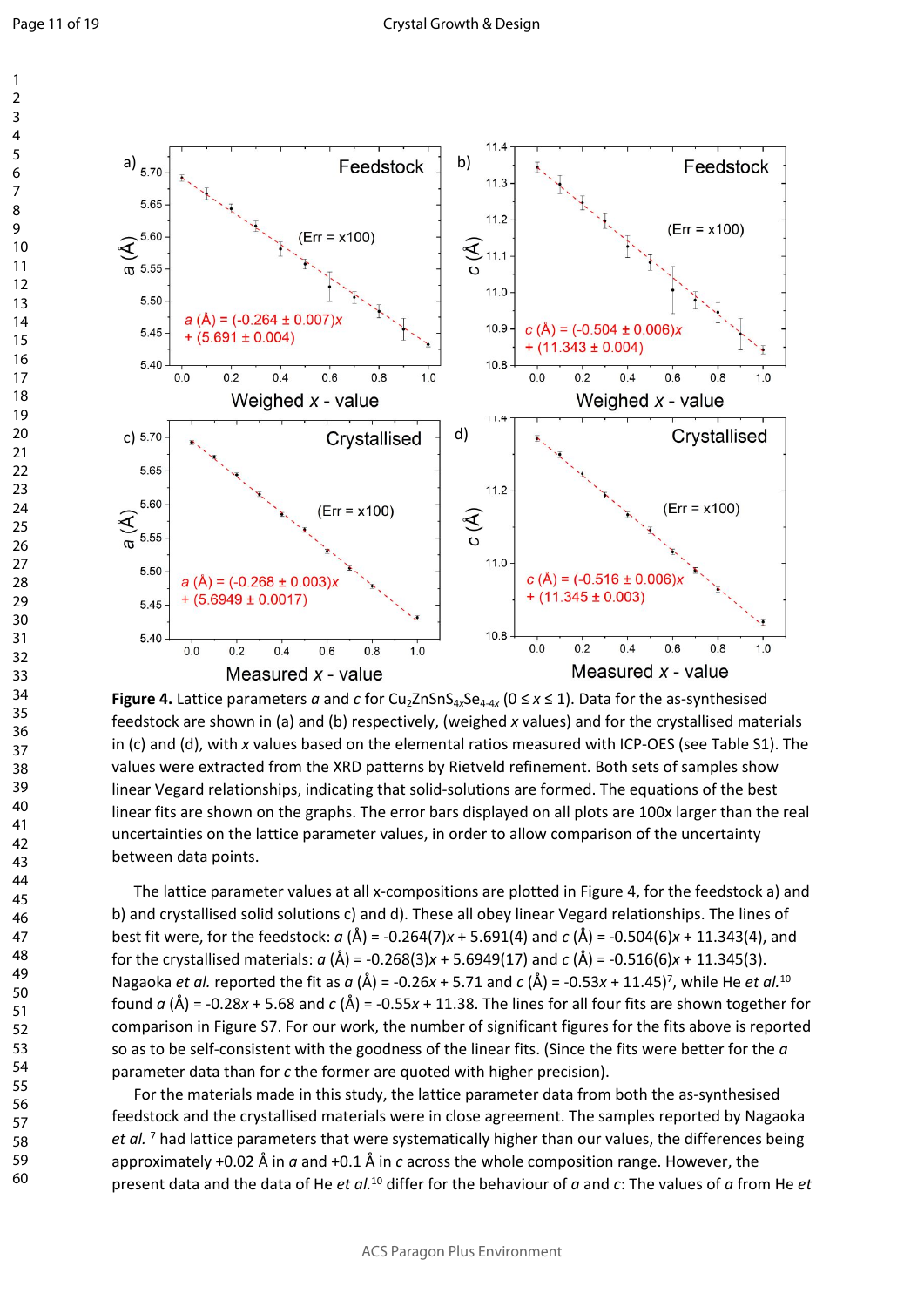*al.* are always lower than our own but the difference increases from -0.01 to -0.03 Å as *x* increases from 0 to 1. On the contrary, the values of *c* are greater than our own, being +0.04 Å higher at *x* = 0, and converging with ours at  $x = 1$ . These trends are compared graphically in Figure S7.

These discrepancies between the Vegard relations have an impact on the values of composition that may be estimated from XRD measurements on thin films. Findings for the mid composition *x* = 0.5 illustrate the point: If *c* is used, then compared to our data, the data of Nagaoka *et al.*<sup>7</sup> overestimate *x* by 0.19, while He *et al.* yield comparable results. If *a* is used then the data of Nagaoka *et al.* overestimate *x* by 0.08 while He *et al.* underestimate it by 0.07.

Reasons for the systematic differences in lattice parameter from study to study (Figure S7) may lie in deviations from stoichiometry which are known to influence precision lattice parameters even in binary compounds. Kesterites are known to support quite large stoichiometric deviations, for example, the samples of Nagaoka *et al.* had 0.91 < Cu/(Zn+Sn) < 0.96, 1.69 < Cu/Zn < 1.76 and 1.13 <  $Zn/Sn < 1.26<sup>7</sup>$  while the samples in the present work had ratios closer to values of 1.1, 2.2 and 1 respectively (Table S1). However, without dedicated experiments the origin of the systematic error cannot be determined. Nevertheless we can state with certainty that the Vegard's relations established for our samples have higher self-consistent precision than earlier reports as a result of the higher number of data points obtained, our linear relations being defined and reported to three or four decimal places, whereas in earlier works results were plotted but not reported numerically, allowing values to be read-off to only 2 decimal places.

**Raman Investigation**. Raman spectra were taken for the end members CZTSe (*x* = 0) and CZTS (*x* = 1) from both the CZTSSe feedstock and material crystallised from the NaCl/KCl melt. The samples were set in resin blocks and polished to produce flat surfaces for characterisation.

#### a) Raman of the end members CZTSe and CZTS (*x* = 0 and 1)

The Raman spectra for feedstock and the crystallised solid solutions grown in NaCl/KCl are shown in Figure 5 for the end members CZTSe  $(x = 0)$  in a) and b) and CZTS  $(x = 1)$  c) and d) respectively.

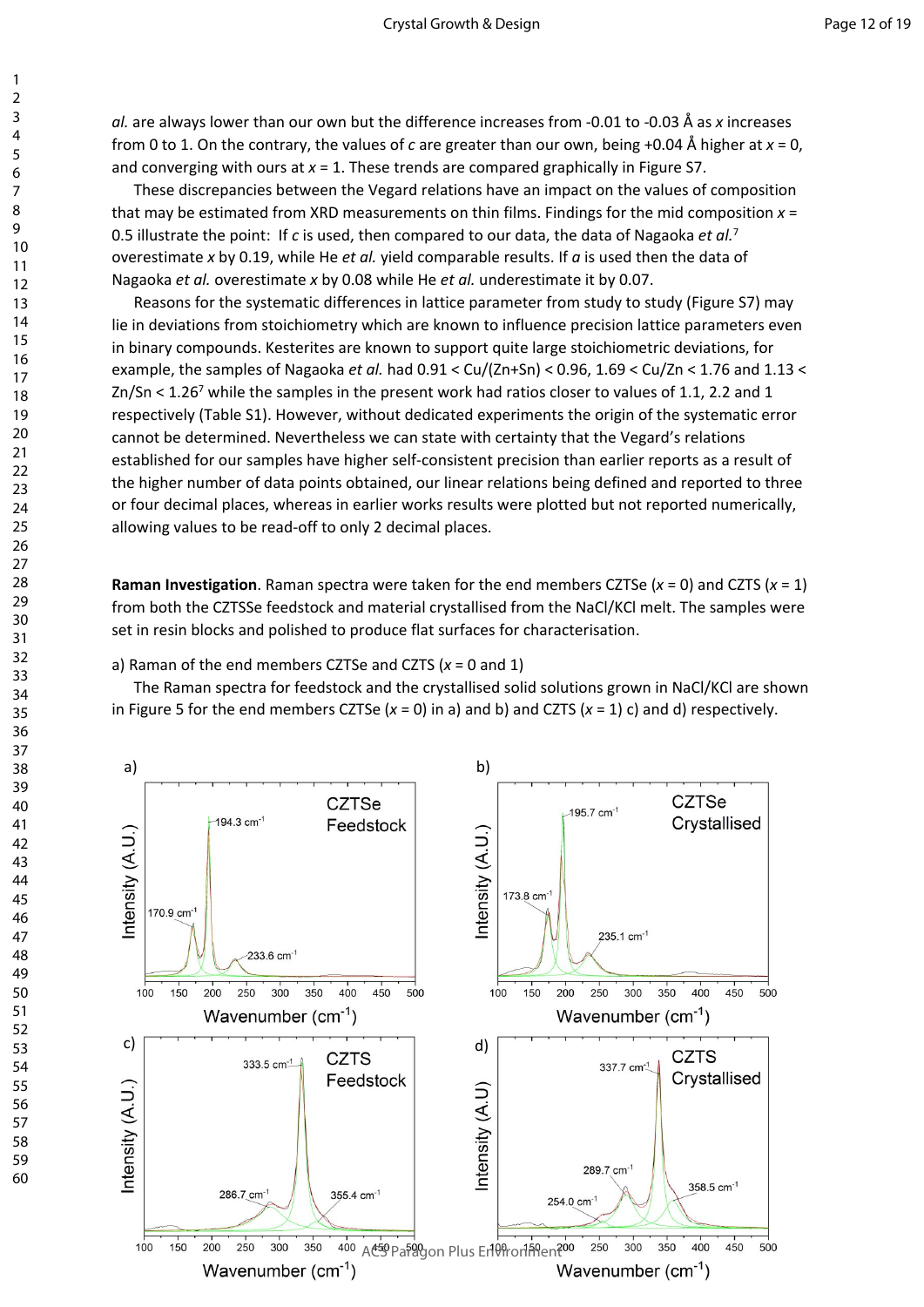60

**Figure 5.** Raman spectra for CZTSe are shown in (a) (feedstock) and (b) (crystallized material). All peaks move to slightly higher wavenumbers in the recrystallized material and the peak at 171-174  $cm<sup>-1</sup>$  intensifies. Peaks for CZTS are shown in (c) (feedstock) and (d) (crystallized material). For the feedstock material (c) the principal peak at 333.5 cm-1 lies between the expected values for disordered kesterite at 331 cm<sup>-1</sup> and ordered kesterite at 337cm<sup>-1 5,15</sup>, with the peak at 355.4 cm<sup>-1</sup> possibly due to Cu<sub>2</sub>SnS<sub>3</sub><sup>21</sup> or ZnS<sup>24</sup>. For the crystallised CZTS (d) a principal peak at 337.7 cm<sup>-1</sup> was present, suggesting more ordered kesterite, with a slight narrowing in the FWHM compared to the feedstock material (10.7 cm<sup>-1</sup> compared to 11.8 cm<sup>-1</sup>). The shoulder at 358.5 cm<sup>-1</sup> suggests the presence of  $Cu<sub>2</sub>SnS<sub>3</sub><sup>21</sup>$ , or ZnS<sup>24</sup>, or a combination, as phase impurities.

The spectrum for the CZTSe  $(x = 0)$  feedstock shows clear peaks at 170.9 and 194.3 cm<sup>-1</sup> with a smaller peak at 233.6 cm<sup>-1</sup>. All three peaks are consistent with literature reports for solutionprocessed CZTSe thin films, for example, one utilising electrodeposition<sup>25</sup> and another using spray pyrolysis<sup>26</sup> – which place a peak at around 235 cm<sup>-1</sup>. Meanwhile, data compiled by Adachi<sup>11</sup>, averaged across multiple studies, assigns the symmetry modes  $A_1$ ,  $A_1$  and  $B_1$  to peaks at 170 cm<sup>-1</sup>, 195  $cm<sup>-1</sup>$  and 231  $cm<sup>-1</sup>$  respectively, suggesting that these are the modes represented in our work at 170.9 cm<sup>-1</sup> (A<sub>1</sub>), 194.3 cm<sup>-1</sup> (A<sub>1</sub>) and 233.6 cm<sup>-1</sup> (B<sub>1</sub>). The 233.6 cm<sup>-1</sup> peak may also comprise small peaks resulting from Cu<sub>2</sub>SnS<sub>3</sub>, at 236 and 251 cm<sup>-1</sup>. The peak for pure selenium at 232 cm<sup>-1</sup> (Rruff ID: R060137.2), could not be ruled out, although the laser irradiance of  $\sim$  0.3 mW  $\mu$ m<sup>-2</sup> was not expected to induce decomposition of the CZTSe. For the CZTSe crystallised in the NaCl/KCl mix, the Raman spectrum is similar to the feedstock, but shifted to a higher wavenumber for all peaks. Such an upward shift has also been reported by Rey<sup>15</sup>, where a principal peak at 194.6 cm<sup>-1</sup> was associated with disordered kesterite, and a peak at 196.4 cm<sup>-1</sup> with ordered kesterite. Additionally, the theoretical work of Khare *et al.*<sup>27</sup> predicts higher values for the A mode in kesterite CZTSe compared to the  $A_1$  mode present in disordered kesterite. For this reason we assigned the kesterite symmetry modes A, A and B to the 173.8 cm<sup>-1</sup>, 195.7 cm<sup>-1</sup> and 235.1 cm<sup>-1</sup> peaks respectively.

The Raman spectrum for the end member CZTS  $(x = 1)$  is shown for the feedstock in Figure 5c. The peak value at 286.7 cm<sup>-1</sup> is consistent with reported experimental values for kesterite CZTS<sup>24</sup>, Meanwhile the peak at 355.4 cm<sup>-1</sup> may correspond to the ZnS<sup>24</sup> or Cu<sub>2</sub>SnS<sub>3</sub><sup>21</sup> secondary phases. Elemental sulfur peaks at 154, 220, 436 and 473 cm<sup>-1</sup> (Rruff ID: R040135.2) were, in general, not observed, although a small bump at  $\sim$ 250 cm<sup>-1</sup> may correspond to the 247 cm<sup>-1</sup> sulfur peak. Nonetheless, the spectrum is certainly not dominated by S peaks, confirming that the laser has not decomposed the sample, which is expected for the low irradiance. The strong peak at 333.5  $cm<sup>-1</sup>$ appears to be intermediate between the 331 cm<sup>-1</sup> peak mentioned in the work of Valakh *et al.*<sup>28</sup> where it is associated with the disordered kesterite  $A_1$  mode, and a peak position of 337 cm<sup>-1</sup>, associated with the kesterite A mode<sup>5</sup>. This strongly suggests that the CZTS feedstock takes the form of partially disordered kesterite, with the distribution of Cu and Zn cations on the 2c and 2d Wyckoff positions intermediate between being fully ordered and fully random5,6. The idea of coexisting kesterite A mode and the  $A_1$  mode of disordered kesterite, is consistent with the work of Grossberg *et al.* for CZTS ( $x = 1$ ) and their interpretation<sup>5</sup>.

In contrast, the principal peak is positioned at  $337.7 \text{ cm}^{-1}$  in the Raman spectrum for the CZTS crystallised in NaCl/KCl (Figure 5d). This shift to higher wavenumber, similar to the behaviour observed in the CZTSe, suggests that the crystallised CZTS material adopted a more ordered kesterite configuration. A greater level of order in the crystallised samples most likely comes as a result of the slow-cooling step (see methods), as in Choubrac<sup>22</sup>, where the most ordered sample was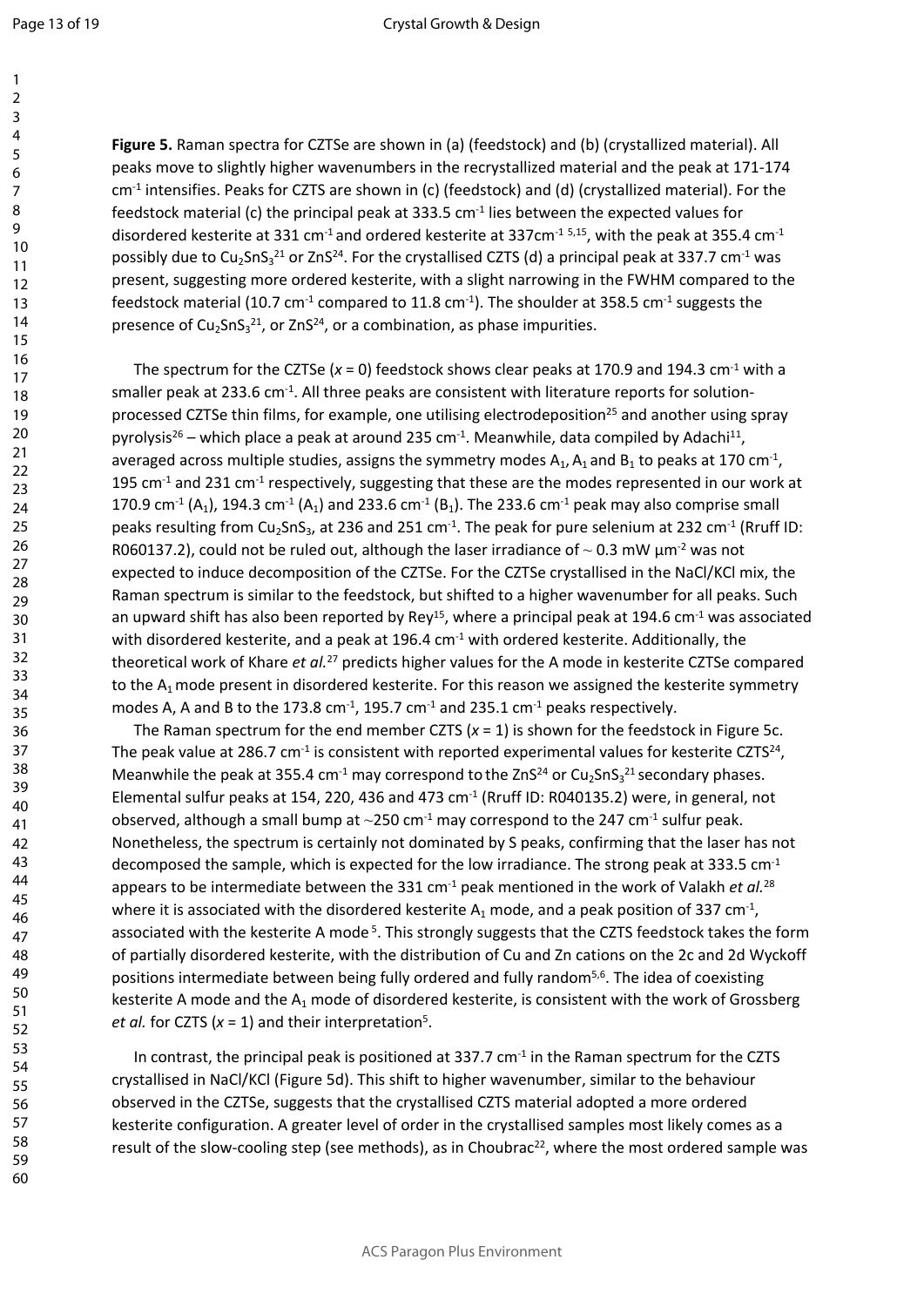cooled at the slowest rate. The peak at 358.5 cm<sup>-1</sup> may also result from ZnS<sup>24</sup>, Cu<sub>2</sub>SnS<sub>3</sub><sup>21</sup>, or a combination.

b) Raman of the full composition series 0 ≤ *x* ≤ 1

Raman spectra were taken for the whole composition series (0 ≤ *x* ≤ 1) of crystallised CZTSSe feedstock. The narrow FWHM for the peaks in the spectra for the crystallised material allowed the wavenumber of the vibrational modes to be fitted to high precision, with these results shown in Figure 6a and b.



Figure 6. (a) Raman spectra for the Cu<sub>2</sub>ZnSnS<sub>4x</sub>Se<sub>4-4x</sub> solid solutions crystallised from KCl/NaCl (weighed *x* – value). (b) Position of principal peaks (A mode) for crystallised solid solutions, with *x*  value measured via ICP-OES, illustrating the shift to higher wavenumber peak with changing compositions from selenide to sulfide.

These results show a clear evolution in the positions of the most intense peaks (assigned to the A kesterite modes) with composition. Also, the peaks for solid solutions of intermediate compositions have higher full-widths at half-maxima (FWHM) than those of the end members. Both the 'CZTSelike' and 'CZTS-like' vibrational modes shift towards higher wavenumbers with increasing *x*-value, following a linear trend as shown in Figure 6b. The increased FWHM of the peaks at intermediate compositions relative to the end members (Figure S8) most likely results from anion disorder.

As expected, the solid solutions show 'two-mode' behaviour for which the spectra comprise modes dominated by *either* sulfur or selenium atoms, as discussed by Grossberg *et al.*<sup>9</sup> and Adachi<sup>11</sup>. The two-mode behaviour may be understood by applying the modified random-element isodisplacement model (outlined by Chang and Mitra $^{29}$ ) and treating the CZTSe-CZTS system as a pseudobinary: AB<sub>x</sub>C<sub>1-x</sub> where A is Cu<sub>2</sub>SnZn with mass  $M_{Cu2ZnSn} = M_{Cu2} + M_{Zn} + M_{Sn}$ , while S<sub>4</sub> and Se<sub>4</sub> are treated as B and C respectively. The two-mode behaviour is expected for CZTSSe within this model since, as outlined by Adachi<sup>11</sup>, the mass of sulfur is smaller than the reduced mass for the A-C  $(M_{Cu2ZnSn}$  and  $M_{Se}$ ) system, meaning the criterion for two-mode behaviour:  $M_B < \mu_{AC}$  is met as Se is replaced with S. Linear behaviour is expected within the two-mode system, so the fitting shown in Figure 6b is valid, producing expressions  $\omega_{\text{CZT}\text{S}}$  (cm<sup>-1</sup>) = (44.6 ± 1.6)*x* + (194.6 ± 0.8) for the CZTSe-like A mode, and  $\omega_{\text{CZTS}}$  (cm<sup>-1</sup>) = (7.1 ± 1.3) $x$  + (329.0 ± 0.8) for the CZTS-like A mode. This offers consistency with values reported by Adachi (whose review combined the work of Grossberg *et al.*<sup>9</sup> and He *et al.*<sup>10</sup>) for CZTSe:  $\omega_{\text{CZTSe}}$  (cm<sup>-1</sup>) = 46.8*x* + 194.9, but differs from the reported values for CZTS: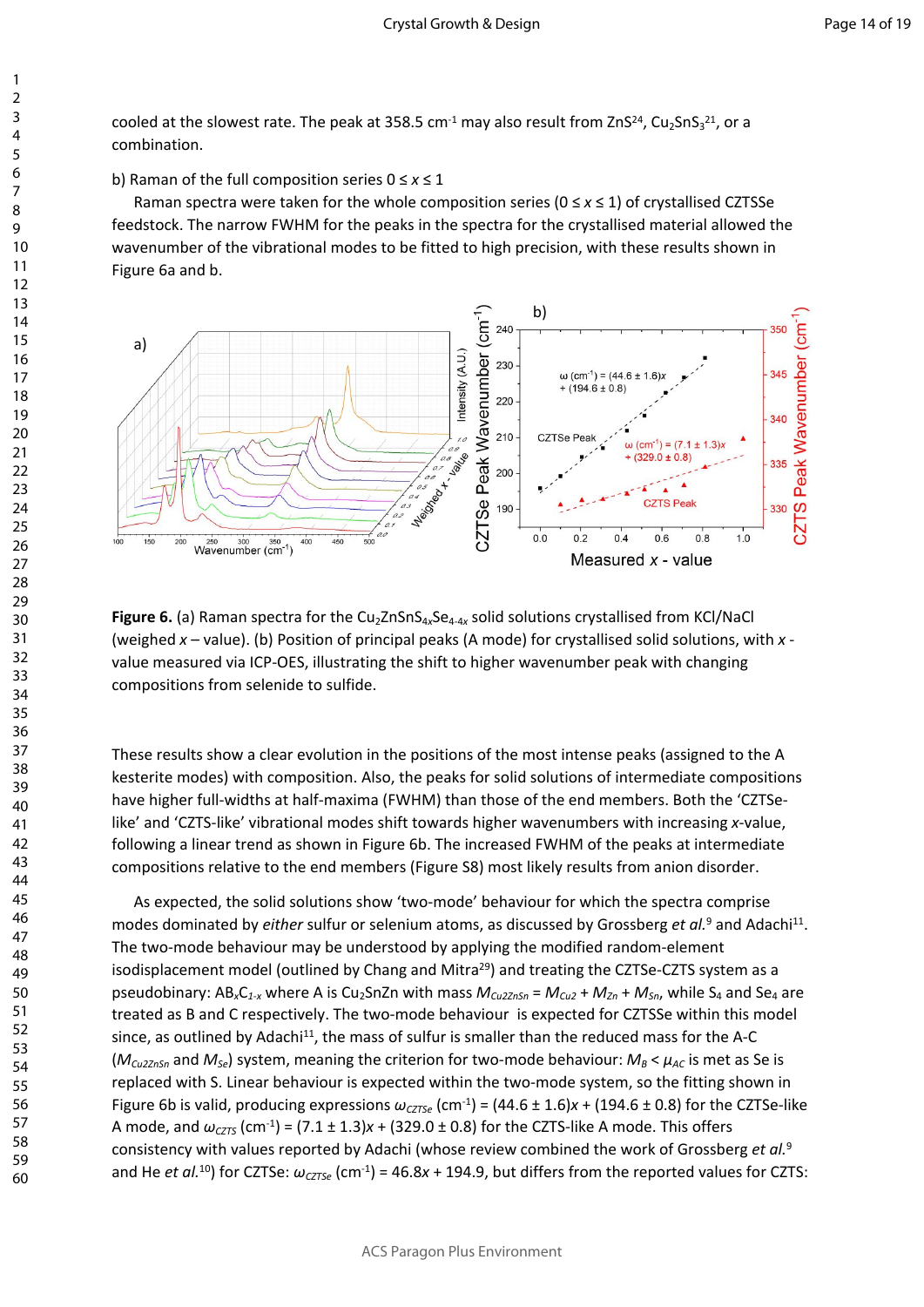$\omega_{\text{CZTS}}$  (cm<sup>-1</sup>) = 12.2*x* + 324.5<sup>11</sup>. Compared to literature values, we observe a less rapid variation with composition in the case of the CZTS modes, a large part of which may be attributed to a greater (extrapolated) wavenumber value at *x* = 0. As with the Vegard relationship, we may place additional confidence in our values for this trend given the large number of data points and the accurate determination of elemental composition. The samples employed by Grossberg *et al.* and He *et al.* were copper-poor, and since Lafond *et al.*, among others, have demonstrated the sensitivity of lattice parameters to cation composition<sup>23</sup>, it is possible in principle that this will influence both the linear coefficient and *x* = 0 values for the CZTS-like mode.

#### **CONCLUSIONS**

Solid solutions over the full composition range of the Cu<sub>2</sub>ZnSnS<sub>4x</sub>Se<sub>4-4x</sub> (CZTSSe) series with intervals of Δ*x* = 0.1 were synthesised from elements, with compositions near to stoichiometry. These were then crystallised from solution in molten NaCl/KCl giving compact deposits on the silica tube walls or on silica nucleation plates included in the growth tubes.

Powder XRD for the crystallised materials gave linear Vegard's relations *a* (Å) = -0.268(3)*x* + 5.6949(17) and *c* (Å) = -0.516(6)*x* + 11.345(3) for the lattice parameters, while the principal Raman modes varied as  $\omega_{\text{CZTSe}}$  (cm<sup>-1</sup>) = (44.6 ± 1.6)*x* + (194.6 ± 0.8) for the CZTSe-like A mode, and  $\omega_{\text{CZTS}}$  (cm<sup>-</sup>  $1$ ) = (7.1  $\pm$  1.3) $x$  + (329.0  $\pm$  0.8) for the CZTS-like mode. These data will be of use as fundamental reference data in the characterisation of thin-film CZTSSe, since they have been established with higher precision than in earlier reports. Compared to the results of *x* determination using lattice parameter from the data in our study, previous studies would give compositional discrepancies of up to ±0.08 from *a,* and overestimates by as much as +0.19 from the use of *c*. While the exact reason for the difference is not known, our results refer to slightly Cu-rich compositions, which may well play a key role. Our Raman data gave a reliable linear fit for the CZTSe-like modes, but more scatter was present in the variation of CZTS mode wavenumbers with composition, making the CZTSe modes more reliable for use in composition evaluation. Hence we recommend the variation of the lattice parameter *a* and the variation of the CZTSe-like Raman band as being the most reliable for composition determination.

The influence of crystallisation was to increase the ordering in the materials, which transformed from being disordered kesterite in the as-synthesised feedstock to being more ordered kesterite in the crystallised samples. This caused a shift in the principal peaks to higher energies.

#### SUPPORTING INFORMATION

Supporting information is available. Figures S1-S8 covering: DSC; SEM; metallographic analysis; determination of elemental proportions from weighing, EDX and ICP-OES; residual plots from Rietveld refinement; comparison of trends in lattice parameter with literature; FWHM change with *x*  - value. Tables S1-S3 cover: complete elemental proportions determined by all methods; fitting parameters for Rietveld refinement and structural results. Text covers Rietveld refinement methodology.

#### ACKNOWLEDGEMENTS

Funding was from the EPSRC under grant number EP/N509693/1 and EP/M024768/1. The authors would like to thank Stephen Moss for providing ICP-OES analytical services, and Prof. Dmitry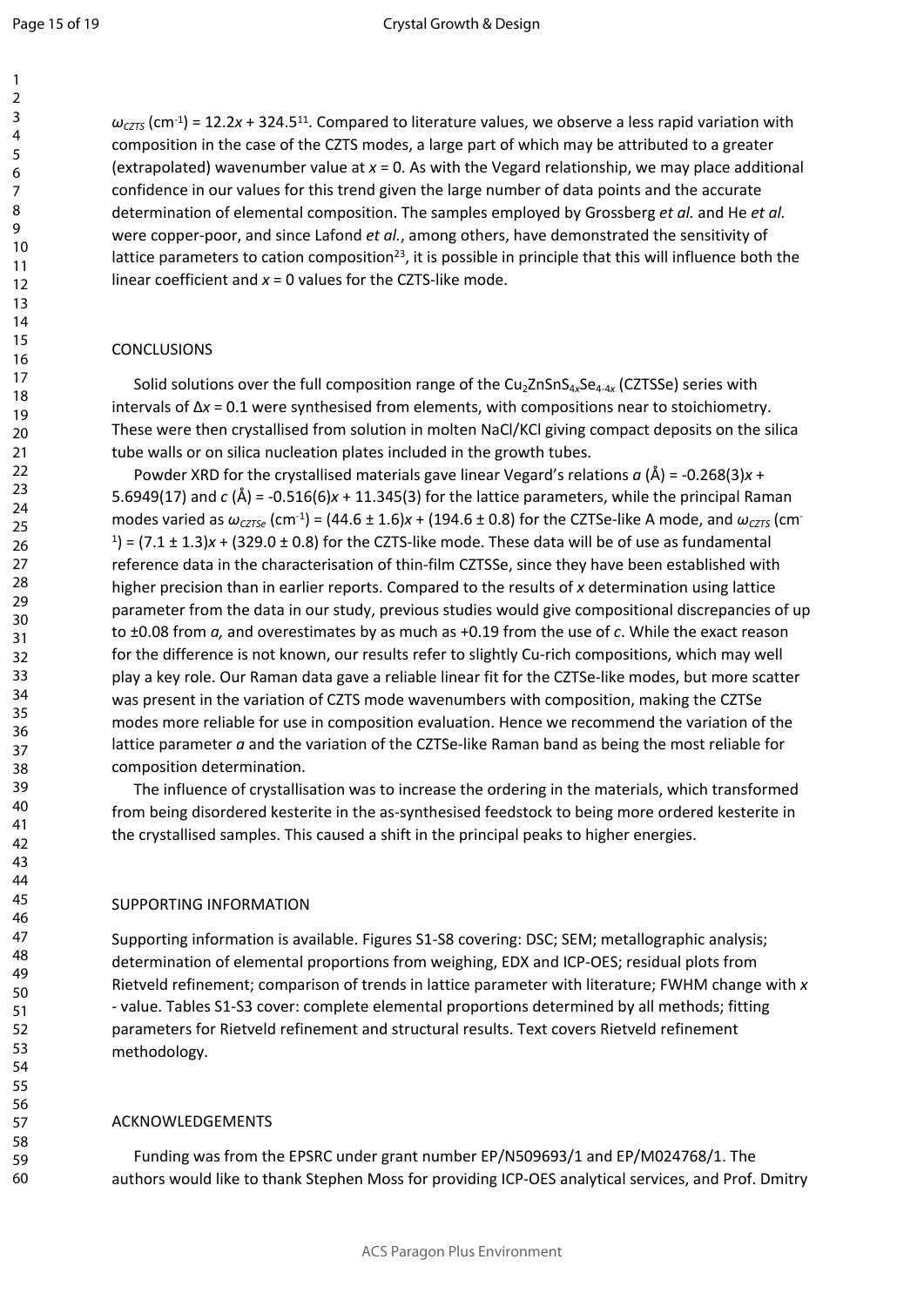Shchukin (University of Liverpool) and Prof. Laurence Hardwick (University of Liverpool) for use of Raman microscopy systems, as well as Paula Felix De Castro (University of Liverpool) for providing training. Thanks are also due to Dr Max Birkett and Philip Murgatroyd (University of Liverpool) for assistance with XRD and Dr Daniel Wolverson, Prof L M Peter (University of Bath) and Dr Richard Thompson (University of Durham) for helpful discussions about the Raman spectra, elemental characterisation and data interpretation.

#### REFERENCES

(1) Yan, C.; Huang, J.; Sun, K.; Johnston, S.; Zhang, Y.; Sun, H.; Pu, A.; He, M.; Liu, F.; Eder, K.; Yang, L.; Cairney, J. M.; Ekins-Daukes, N. J.; Hameiri, Z.; Stride, J. A.; Chen, S.; Green, M. A.; Hao, X. Cu<sub>2</sub>ZnSnS<sub>4</sub> solar cells with over 10% power conversion efficiency enabled by heterojunction heat treatment. *Nat. Energy* **2018**, 3, 764-774.

(2) Taskesen, T.; Neerken, J.; Schoneberg, J.; Pareek, D.; Steininger, V.; Parisi, J.; Gütay, L. Device characteristics of an 11.4% CZTSe solar cell fabricated from sputtered precursors. *Adv. Energy Mater.* **2018**, 8, 1703295.

(3) Wang, W.; Winkler, M. T.; Gunawan, O.; Gokmen, T.; Todorov, T. K.; Zhu, Y.; Mitzi, D. B. Device characteristics of CZTSSe thin-film solar cells with 12.6% efficiency. *Adv. Energy Mater.* **2014**, 4, 1301465.

(4) Schorr, S. Crystallographic aspects of Cu2ZnSnS4 (CZTS). In *Copper Zinc Tin Sulfide-Based Thin-Film Solar Cells*; Ito, K., Ed.; John Wiley and Sons: Chichester, 2015; pp 55–74.

(5) Grossberg, M.; Krustok, J.; Raudoja, J.; Raadik, T. The role of structural properties on deep defect states in Cu2ZnSnS4 studied by photoluminescence spectroscopy. *Appl. Phys. Lett.* **2012**, 101, 102102.

(6) Lafond, A.; Ericson, T.; Scragg, J. S. A Low-temperature order-disorder transition in Cu<sub>2</sub>ZnSnS<sub>4</sub> thin films. *Appl. Phys. Lett.* **2014** 104, 041911.

(7) Nagaoka, A.; Yoshino, K.; Taniguchi, H.; Taniyama, T. Growth and characterization of Cu2ZnSn(SxSe1-x)4 alloys grown by the melting method. *J. Cryst. Growth* **2014**, 386, 204–207.

(8) Nagaoka, A.; Katsube, R.; Nakatsuka, S.; Yoshino, K. Growth and characterization of Cu2ZnSn(SxSe1-x)4 single crystal grown by traveling heater method. *J. Cryst. Growth* **2015**, 423, 9–15.

(9) Grossberg, M.; Krustok, J.; Raudoja, J.; Timmo, K.; Altosaar, M.; Raadik, T. Photoluminescence and Raman study of Cu2ZnSn(SexS1−x)4 monograins for photovoltaic applications. *Thin Solid Films* **2011**, 519, 7403–7406.

(10) He, J.; Sun, L.; Chen, S.; Chen, Y.; Yang, P.; Chu, J. Composition dependence of structure and optical properties of Cu2ZnSn(S,Se)4 solid solutions: An experimental study. *J. Alloys Compd.* **2011**, 511, 129–132.

(11) Adachi, S. Mechanical and lattice dynamic properties In *Copper Zinc Tin Sulfide-Based Thin-Film Solar Cells*; Ito, K., Ed.; John Wiley and Sons: Chichester, 2015; pp 149–162.

(12) Ionkin, A. S.; Fish, B. M.; Marshall, W. J.; Senigo, R. H. Use of inorganic fluxes to control morphology and purity of crystalline késterite and related quaternary chalcogenides. *Sol. Energy Mater. Sol. Cells* **2012**, 104, 23–31.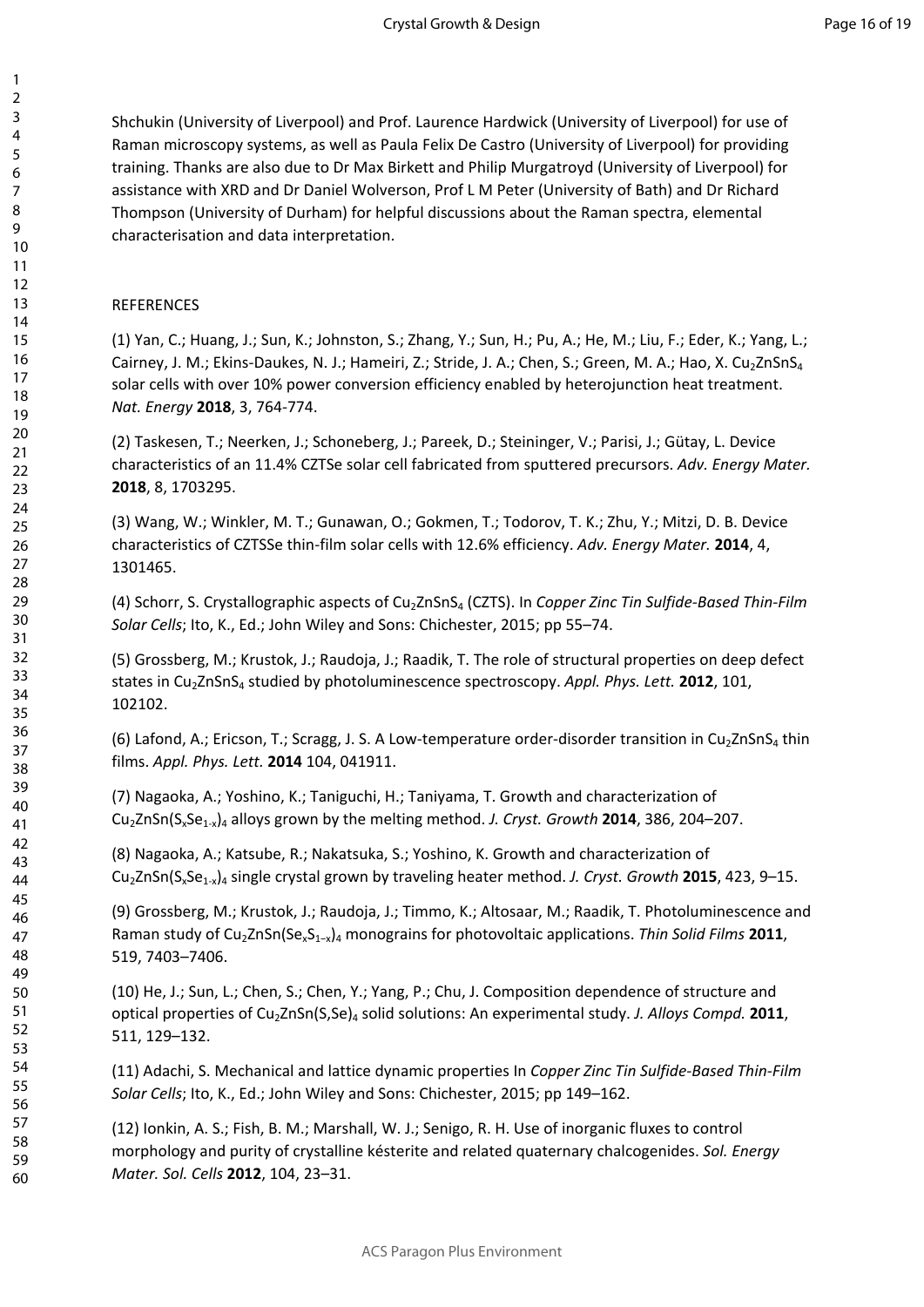(13) Mellikov, E.; Altosaar, M.; Kauk-Kuusik, M.; Timmo, K.; Meissner, D.; Grossberg, M.; Krustok, J.; Volobujeva, O. Growth of CZTS-based monograins and their application to membrane solar cells. In *Copper Zinc Tin Sulfide-Based Thin-Film Solar Cells*; Ito, K., Ed.; John Wiley and Sons: Chichester, 2015; pp 239–310.

(14) Raadik, T.; Krustok, J.; Kauk-kuusik, M.; Timmo, K.; Grossberg, M.; Ernits, K.; Bleuse, J. Low temperature time resolved photoluminescence in ordered and disordered  $Cu<sub>2</sub>ZnSnS<sub>4</sub>$  single crystals *Phys. B Condens. Matter Mater. Phys.* **2016**, 508, 47–50.

(15) Rey, G.; Redinger, A.; Sendler, J.; Weiss, T. P.; Thevenin, M.; Guennou, M.; El Adib, B.; Siebentritt, S. The band gap of Cu2ZnSnSe4: Effect of order-disorder. *Appl. Phys. Lett.* **2014**, 105, 112106.

(16) Mai, D.; Park, H.; Choi, I. Growth of  $Cu<sub>2</sub>ZnSnS<sub>4</sub>$  crystals by the directional freezing method with an induction heater. *J. Cryst. Growth* **2014**, 402, 104–108.

(17) Rodriguez-Carvajal, J.; Recent advances in magnetic structure determination by neutron powder diffraction. *Phys. B (Amsterdam, Neth.)* **1993**, 192, 55-69.

(18) Ritscher, A.; Just, J.; Dolotko, O.; Schorr, S.; Lerch, M. A mechanochemical route to single phase Cu2ZnSnS4 powder. *J. Alloys and Compd.* **2016,** 16*,* 30328-0.

(19) Choubrac, L.; Lafond, A.; Paris, M.; Guillot-Deudon, C.; Jobic, S. The stability domain of the selenide kesterite photovoltaic materials and NMR investigation of the Cu/Zn disorder in Cu<sub>2</sub>ZnSnSe<sub>4</sub> (CZTSe). *Phys. Chem. Chem. Phys.* **2015**, 17, 15088-15092.

(20) Nozaki, H.; Fukano, T.; Ohta, S.; Seno, Y.; Katagiri, H.; Jimbo, K. Crystal structure determination of solar cell materials: Cu2ZnSnS4 thin films using X-ray anomalous dispersion. *J. Alloys Compd.* **2012**, 524, 22-25

(21) Vigil-Galán, O.; Courel, M.; Espindola-Rodriguez, M.; Izquierdo-Roca, V.; Saucedo, E.; Fairbrother, A. Toward a high Cu<sub>2</sub>ZnSnS<sub>4</sub> solar cell efficiency processed by spray pyrolysis method. *J. Renewable Sustainable Energy* **2013,** 5, 053137

(22) Choubrac, L.; Paris, M.; Lafond, A.; Guillot-Deudon, C.; Rocquefelte, X.; Jobic, S. Multinuclear  $(^{67}Zn, ^{119}Sn$  and  $^{65}Cu$ ) NMR spectroscopy – an ideal technique to probe the cationic ordering in Cu2ZnSnS4 photovoltaic materials. *Phys. Chem. Chem. Phys.* **2013**, 15, 10722.

(23) Lafond, A.; Choubrac, L.; Guillot-Deudon, C.; Deniard, P.; Jobic, S. Crystal structures of photovoltaic chalcogenides, an intricate puzzle to solve: The cases of CIGSe and CZTS materials. *Z. Anorg. Allg. Chem.* **2012**, 638, 2571-2577.

(24) Mkawi, E. M.; Ibrahim, K.; Ali, M. K. M.; Farrukh, M. A.; Allam, N. K. Influence of precursor thin films stacking order on the properties of  $Cu<sub>2</sub>ZnSnS<sub>4</sub>$  thin films fabricated by electrochemical deposition method. *Superlattices Microstruct.* **2014**, 76, 339–348.

(25) Guo, L.; Zhu, Y.; Gunawan, O.; Gokmen, T.; Deline, V. R.; Ahmed, S.; Romankiw, L. T.; Deligianni, H. Electrodeposited Cu<sub>2</sub>ZnSnSe<sub>4</sub> thin film solar cell with 7% power conversion efficiency. *Prog. Photovoltaics* **2014**, 22, 58–68.

(26) Zeng, X.; Tai, K. F.; Zhang, T.; Ho, C. W. J.; Chen, X.; Huan, A.; Sum, T. C.; Wong, L. H.  $Cu<sub>2</sub>ZnSn(S,Se)<sub>4</sub>$  kesterite solar cell with 5.1% efficiency using spray pyrolysis of aqueous precursor solution followed by selenization. *Sol. Energy Mater. Sol. Cells* **2014**, 124, 55–60.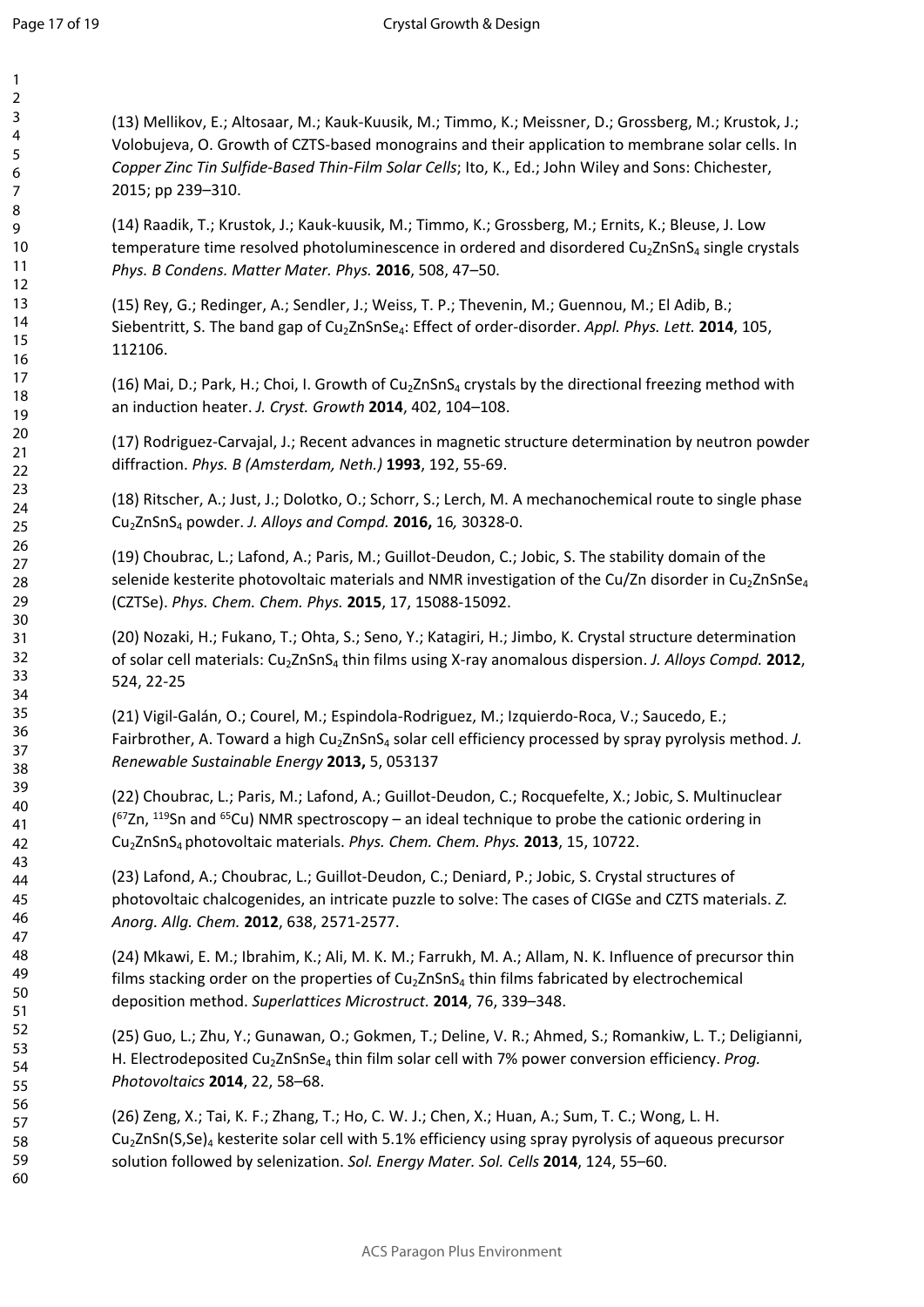(27) Khare, A.; Himmetoglu, B.; Johnson, M.; Norris, D. J.; Cococcioni, M.; Aydil, E. S. Calculation of the lattice dynamics and Raman spectra of copper zinc tin chalcogenides and comparison to experiments. *J. Appl. Phys.* **2012**, 111, 83707.

(28) Valakh, M. Y.; Kolomys, O. F.; Ponomaryov, S. S. Yukhymchuk, V. O.; Babichuk, I. S.; Izquierdo-Roca, V.; Saucedo, E.; Perez-Rodriguez, A.; Morante, J. R., Schorr, S.; Bodnar, I. V. Raman scattering and disorder effect in Cu<sub>2</sub>ZnSnS<sub>4</sub>. *Phys. Status Solidi RRL* 2013, 7, 258-261.

(29) Chang, I. F.; Mitra, S. S. Application of a modified random-element-isodisplacement model to long-wave optic phonons of mixed crystals. *Phys. Rev.* **1968**, 172, 924–933.